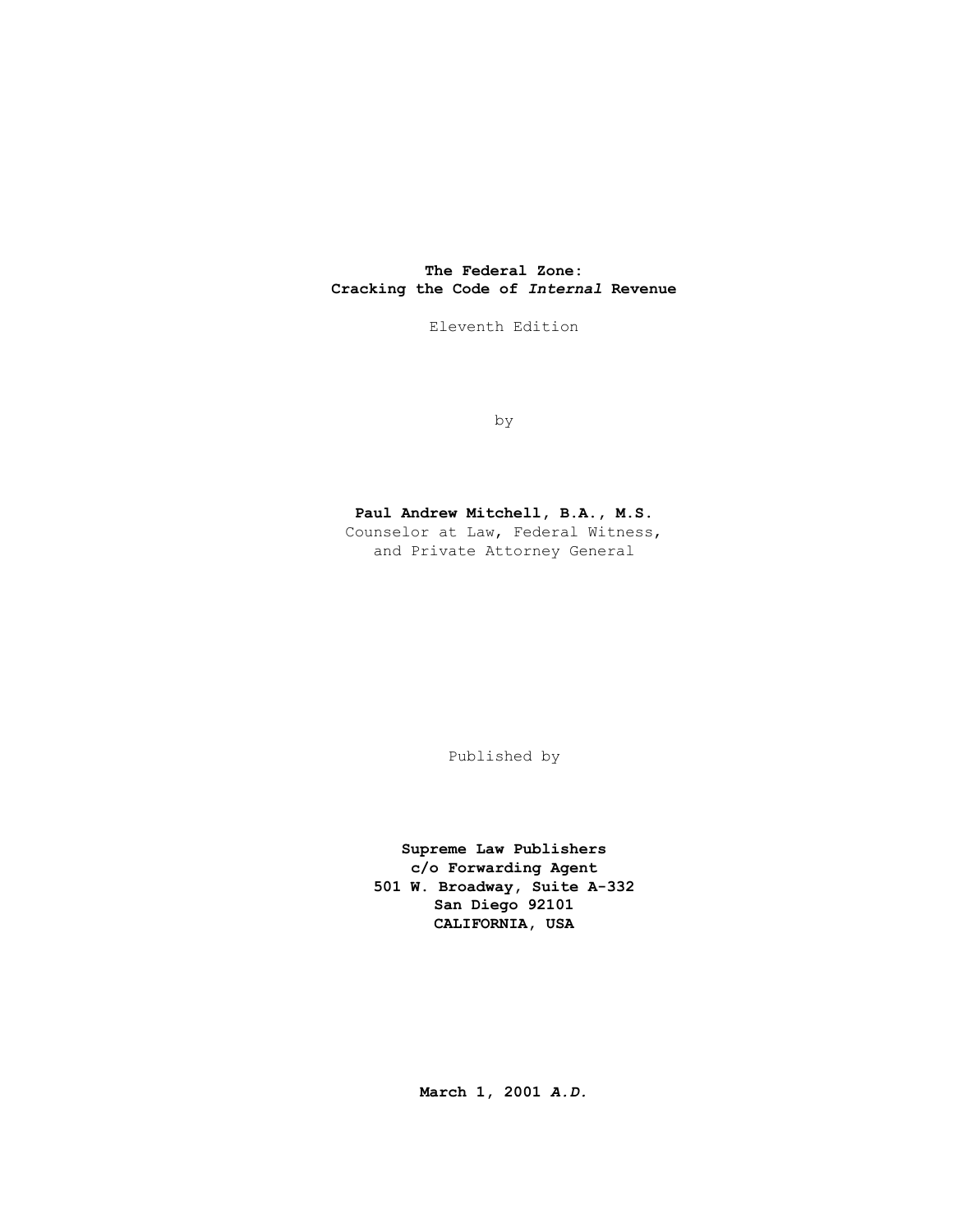## **Disclaimer**

 This book is designed to educate you about federal income tax law, the Treasury regulations which promulgate that law, and the various court decisions which have interpreted both. It is sold with the understanding that the Author and Publisher are not engaged in rendering legal services of any kind. The right to author and publish this book, no matter how often the statutes, regulations and case law are quoted, is explicitly guaranteed by the First Amendment to the Constitution for the United States of America, a written contract to which the federal government, the 50 States, and their respective agencies are all parties. Federal and State laws are changing constantly, and no single book can possibly address all legal situations in which you may find yourself, now or in the future.

> The Federal Zone: Cracking the Code of *Internal* Revenue

> > **Common Law Copyright**

**March 1, 2001** *A.D.*

# **Paul Andrew Mitchell, B.A., M.S.**

Counselor at Law, Federal Witness, and Private Attorney General

 The information contained in this book is lawfully protected from copyright violations and reproduction infringements of *any* kind. Violators are hereby warned that they can and will be prosecuted to the full extent of American law, at the sole discretion of the Author and Publisher. DO NOT COPY without prior written permission of the Publisher. The sole exception to this copyright limitation is the privilege, hereby granted by the Author, to incorporate brief quotations in critical articles and reviews, which articles and reviews may, of course, be published for profit or gain by their respective authors and publishers.

#### **Published by:**

**Supreme Law Publishers c/o Forwarding Agent 501 W. Broadway, Suite A-332 San Diego 92101 CALIFORNIA, USA**

**WITH EXPLICIT RESERVATION OF ALL RIGHTS AND WITHOUT PREJUDICE TO ANY RIGHTS PER UNIFORM COMMERCIAL CODE ARTICLE 1, SECTION 207 (UCCA 1207 in California)** 

(See Appendix F, Paragraph 38, for details.)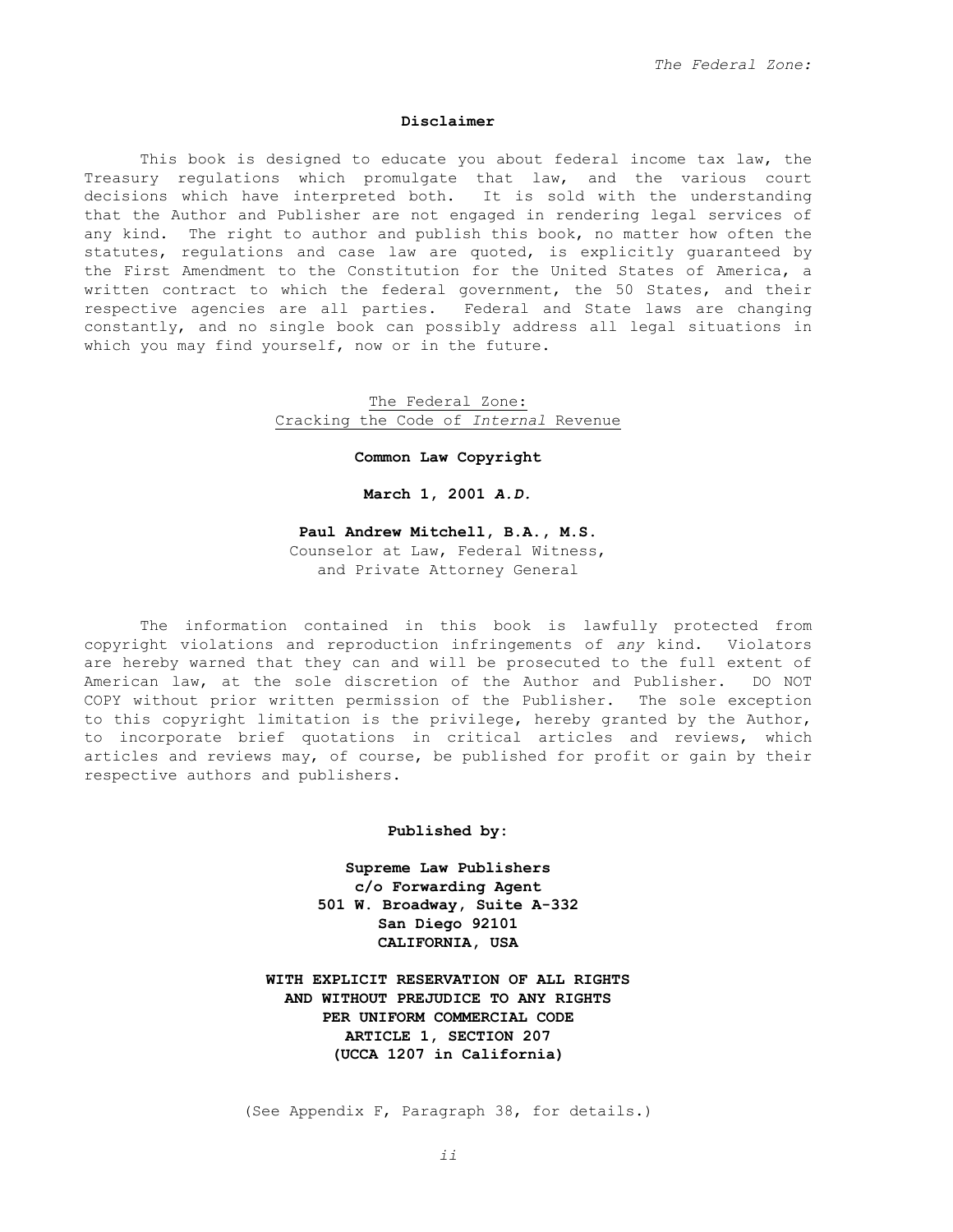## **Special Notice**

 This book is protected by a Common Law Copyright under the name of the Author -- Paul Andrew Mitchell, B.A., M.S., Counselor at Law, Federal Witness, and Private Attorney General.

 One of the main purposes of this book is to explain how We, the American People, have been deliberately deceived by government officials who have systematically exploited this deception, to defraud us of our wealth and our freedom.

# **If you make unauthorized copies of this book without paying the Author for those copies, you are obtaining unjust enrichment by doing so, and therefore you are no different from the government employees who are stealing from you. In other words, you are a criminal!**

 Your continued financial support will be most appreciated and will be spent to cover the time and expenses of people in the Freedom Movement who are now dedicating precious time and energy to defend your rights and your freedoms. Please honor this work.

 To order additional copies, or to donate funds to cover unauthorized photocopies, please dispatch first class mail to:

# **Supreme Law Publishers c/o Forwarding Agent 501 W. Broadway, Suite A-332 San Diego 92101 CALIFORNIA, USA**

This United States Postal Service requires first class mail to bear postage at the minimum rate of \$0.37 for the first ounce, without exception.

| First Class Mail: | \$54.95 (includes shipping and handling<br>via priority U.S. mail) |
|-------------------|--------------------------------------------------------------------|
| Express Mail:     | \$69.95 (includes shipping and handling<br>via express U.S. mail)  |

 We now accept only cash and blank postal money orders. A blank postal money order shows nothing on the "PAY TO" line, allowing us to write our own payee on this line, and to negotiate the money order freely. Sorry, but we do not invoice, ship COD, or accept credit cards. We reserve the right to endorse money orders "without prejudice UCC 1-207" and without granting jurisdiction (see Appendix F). If you are worried about lost mail, the USPS will insure your prepayment for a modest fee.

Thank you very much for your interest and support.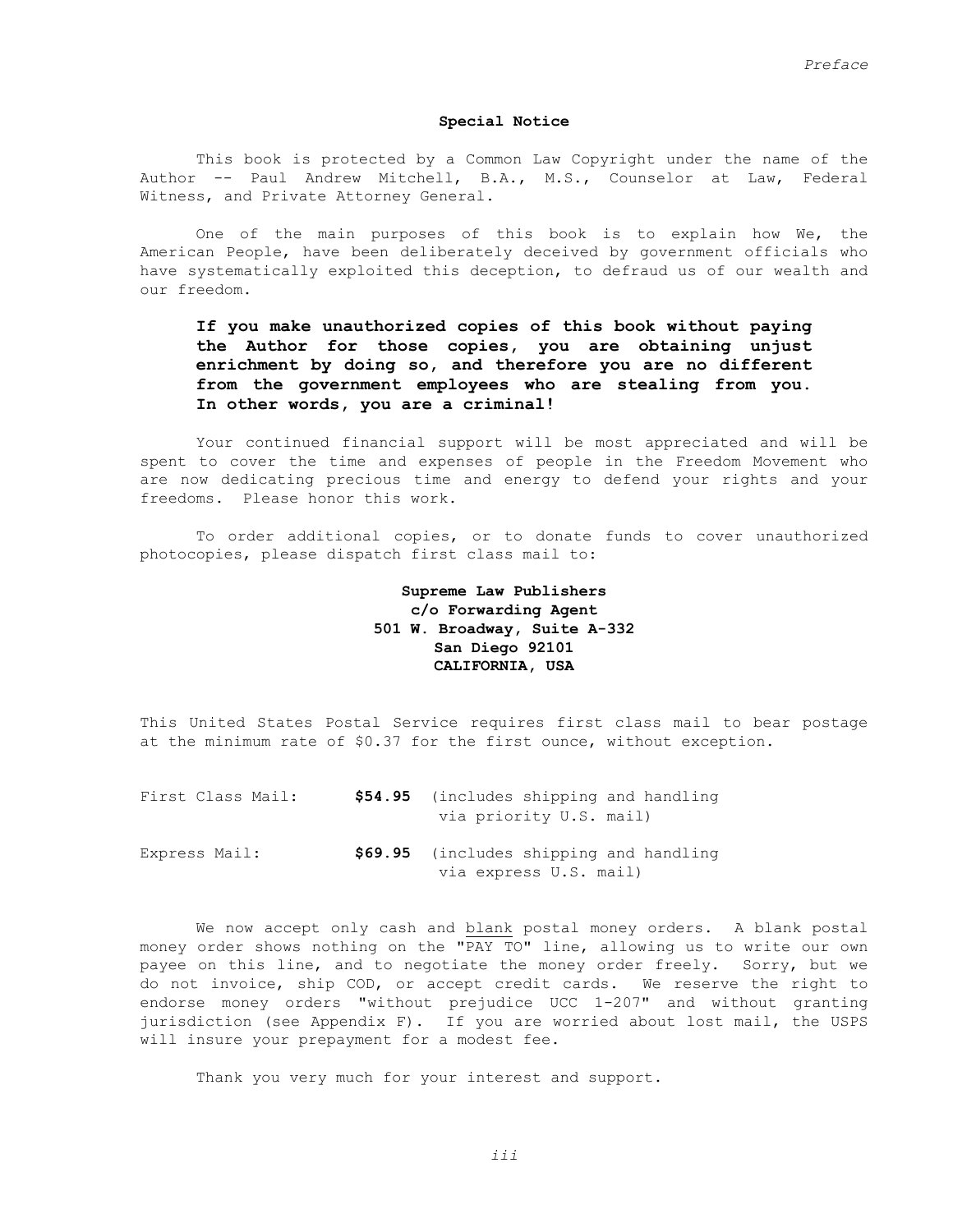# **Publication History**

| First Edition    | January 1992 hard-copy                              |
|------------------|-----------------------------------------------------|
| Second Edition   | July 4th 1992 hard-copy                             |
| Third Edition    | January 1993 electronic                             |
| Fourth Edition   | July 4th 1993 electronic                            |
| Fifth Edition    | January 1994 hard-copy                              |
| Sixth Edition    | destroyed by the "IRS"                              |
| Seventh Edition  | January 1997 hard-copy                              |
| Eighth Edition   | June 21, 1998 hard-copy<br>(Author's 50th birthday) |
| Ninth Edition    | March 1, 1999 hard-copy                             |
| Tenth Edition    | September 1, 2000 hard-copy                         |
| Eleventh Edition | March 1, 2001 hard-copy                             |

An order form for this book is available from Internet URL:

# **http://supremelaw.org/fedzone11/order.htm**

Please read all stated instructions before placing orders.

We reserve the right to change prices and/or terms at any time, without advance notice of any kind.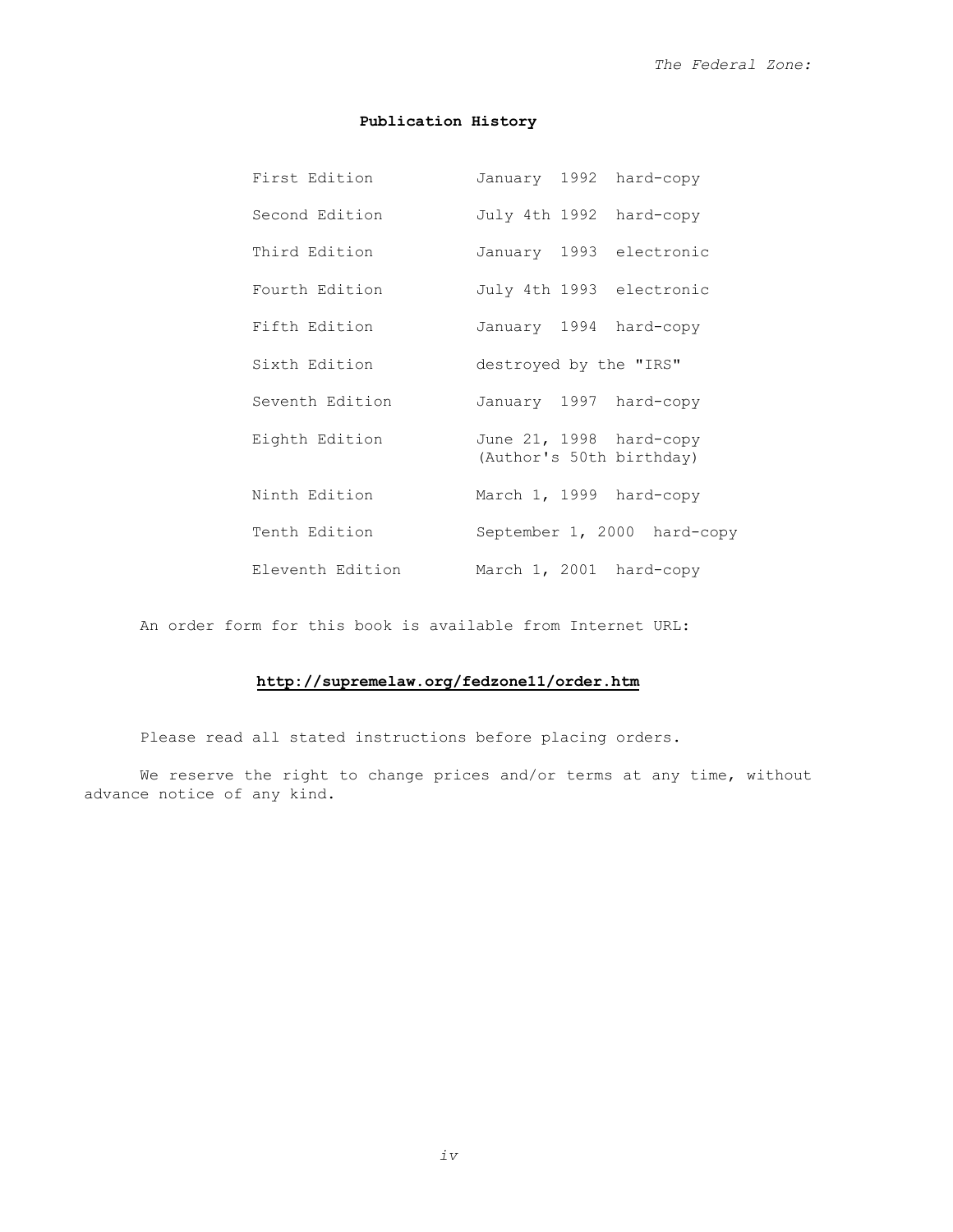#### **Notations**

 The Supreme Court has officially defined the key term "United States" to have three separate and distinct meanings:

- (1) It may be the name of a sovereign occupying the position of other sovereigns in the family of nations.
- (2) It may designate the limited territory over which the sovereignty of the federal government extends.
- (3) It may be the collective name for the fifty States which are united by and under the U.S. Constitution.

 Understanding these several meanings is absolutely crucial to understanding the remainder of this book. Much confusion will result from failing to recognize (or decipher) the meaning that is used in any given context. In order to reinforce their importance, these three meanings will be identified by using the following convention whenever possible:

(1) United States**\*** or U.S.**\*** (first meaning)

 The name of the sovereign Nation, occupying the position of other sovereigns in the family of nations.

(2) United States**\*\*** or U.S.**\*\*** (second meaning)

 The federal government and the limited territory over which it exercises exclusive sovereign authority.

(3) United States**\*\*\*** or U.S.**\*\*\*** (third meaning)

 The collective name for the States united by and under the Constitution for the United States of America.

 At the risk of being criticized for violating formal English style, quotations have also been modified with this notation. The risk of misunderstanding was judged to be far more serious, than any violations of conventional style. It is the Author's sincere intent that the addition of the asterisks will be obvious in all cases, even if the meaning of "United States" is *not* immediately obvious in any given case.

 Exceptions to this convention will be made for book titles, for United States Codes (abbreviated "USC" or "U.S.C."), for the United States (or "U.S.") Constitution, and for the United States (or "U.S.") Supreme Court (also abbreviated "S.Ct.")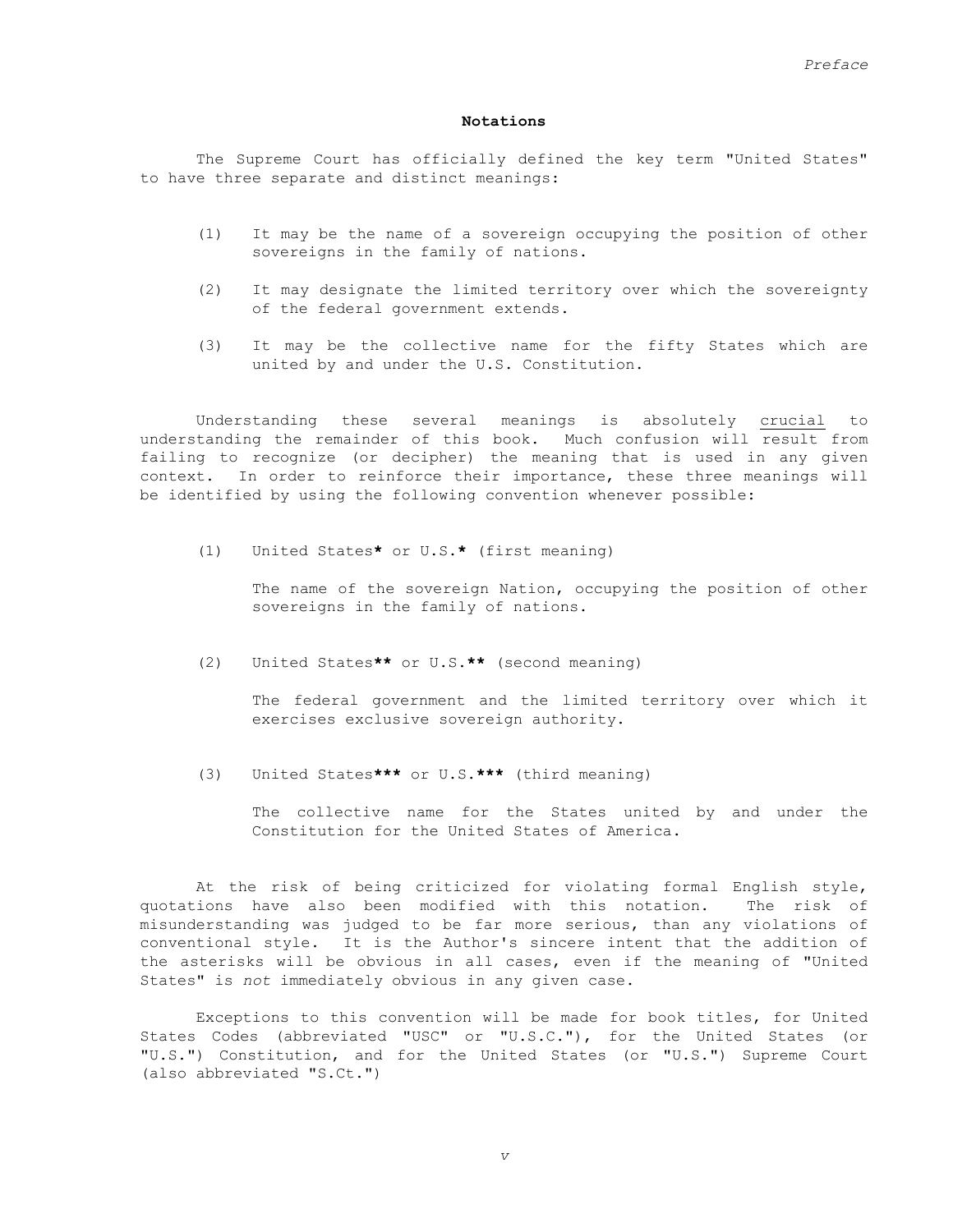Other notations should be obvious from their context, but will be repeated here for extra clarity:

- IRS means Internal Revenue Service in the Department of the Treasury (*not* the U.S. Department of the Treasury)
- IR means Internal Revenue (*e.g.* **IR Manual** refers to the IRS Internal Revenue Manual)
- U.S. means United States decision when used to cite a ruling of the U.S. Supreme Court (*e.g.* **324 U.S. 652** refers to volume 324, page 652, of U.S. Supreme Court decisions)
- USC means United States Code (*e.g.* **26 USC 7701(a)** refers to Title 26 of the United States Codes, Section 7701(a)), and appears more often as "U.S.C."
- IRC means Internal Revenue Code (also known as **Title 26** of the United States Code, but these are *not* one and the same)
- CFR means Code of Federal Regulations (*e.g.* **26 CFR 1.871-1** are the regulations for Section 871 of Title 26)
- T.D. means Treasury Decision, a written decision published in the Federal Register by the U.S. Department of the Treasury

If a nation expects to be ignorant and free, in a state of civilization, it expects what never was and what never will be.

Thomas Jefferson

 Help us to abolish the specter of modern slavery which now threatens to destroy the essential rights and freedoms which made this a great nation and the envy of others around the world.

 Help us to restore a government which has drifted so far off course it hardly resembles the constitutional republic it was designed to be.

> from Cover Page Notice to 50 Governors Account for Better Citizenship

(see the Guarantee Clause for authority)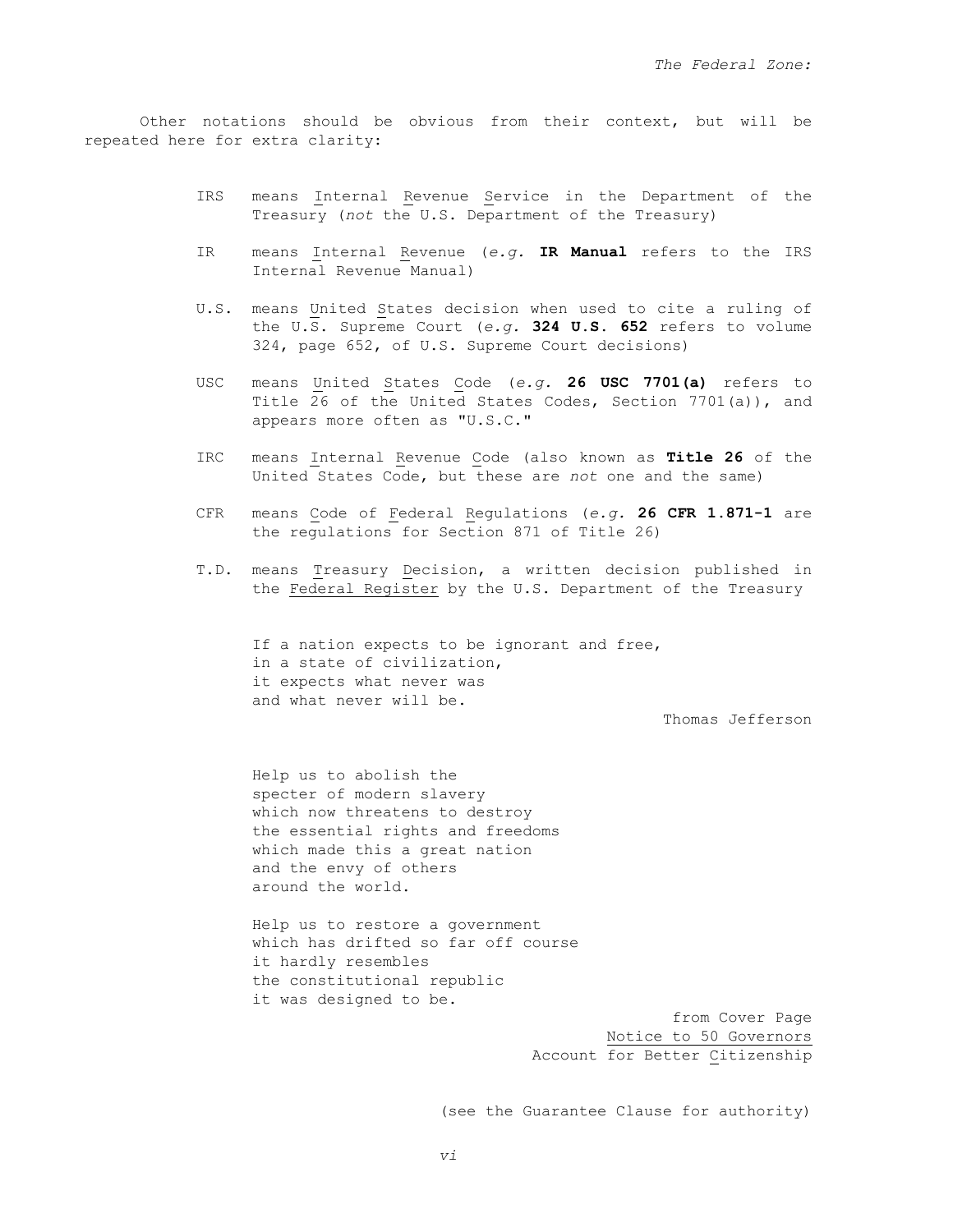### **Dedications**

If Frank Brushaber was a nonresident alien with respect to the federal zone, then so am I, and so are millions of other Americans, who will know the truth if We teach them.

*Before* the 14th amendment [*sic*] in 1868:

... [F]or it is certain, that in the sense in which the word "Citizen" is used in the federal Constitution, "*Citizen of each State*," and "*Citizen of the United States*\*\*\*," are convertible terms; they mean the same thing; for "the Citizens of each State are entitled to all Privileges and Immunities of Citizens in the several States," and **"Citizens of the United States**\*\*\***" are, of course, Citizens of all the United States**\*\*\*.

> [44 Maine 518 (1859), Hathaway, J. dissenting] [*italics* in original, underlines & C's added]

*After* the 14th amendment [*sic*] in 1868:

It is quite clear, then, that **there is a citizenship of the United States**\*\* **and a citizenship of a State**, which are distinct from each other and which depend upon different characteristics or circumstances in the individual.

> [Slaughter House Cases, 83 U.S. 36] [(1873) emphasis added]

The **first clause of the fourteenth amendment** made negroes citizens of the United States\*\*, and citizens of the State in which they reside, and **thereby created two classes of citizens, one of the United States**\*\* **and the other of the state**.

> [Cory *et al.* v. Carter, 48 Ind. 327] [(1874) headnote 8, emphasis added]

**We have in our political system a Government of the United States**\*\* **and a government of each of the several States**. Each one of these governments is distinct from the others, and **each has citizens of its own** ....

> [U.S. v. Cruikshank, 92 U.S. 542] [(1875) emphasis added]

One may be a citizen of a State and yet not a citizen of the United States. Thomasson v. State, 15 Ind. 449; Cory v. Carter, 48 Ind. 327 (17 Am. R. 738); McCarthy v. Froelke, 63 Ind. 507; In Re Wehlitz, 16 Wis. 443.

> [McDonel v. State, 90 Ind. 320, 323] [(1883) underlines added]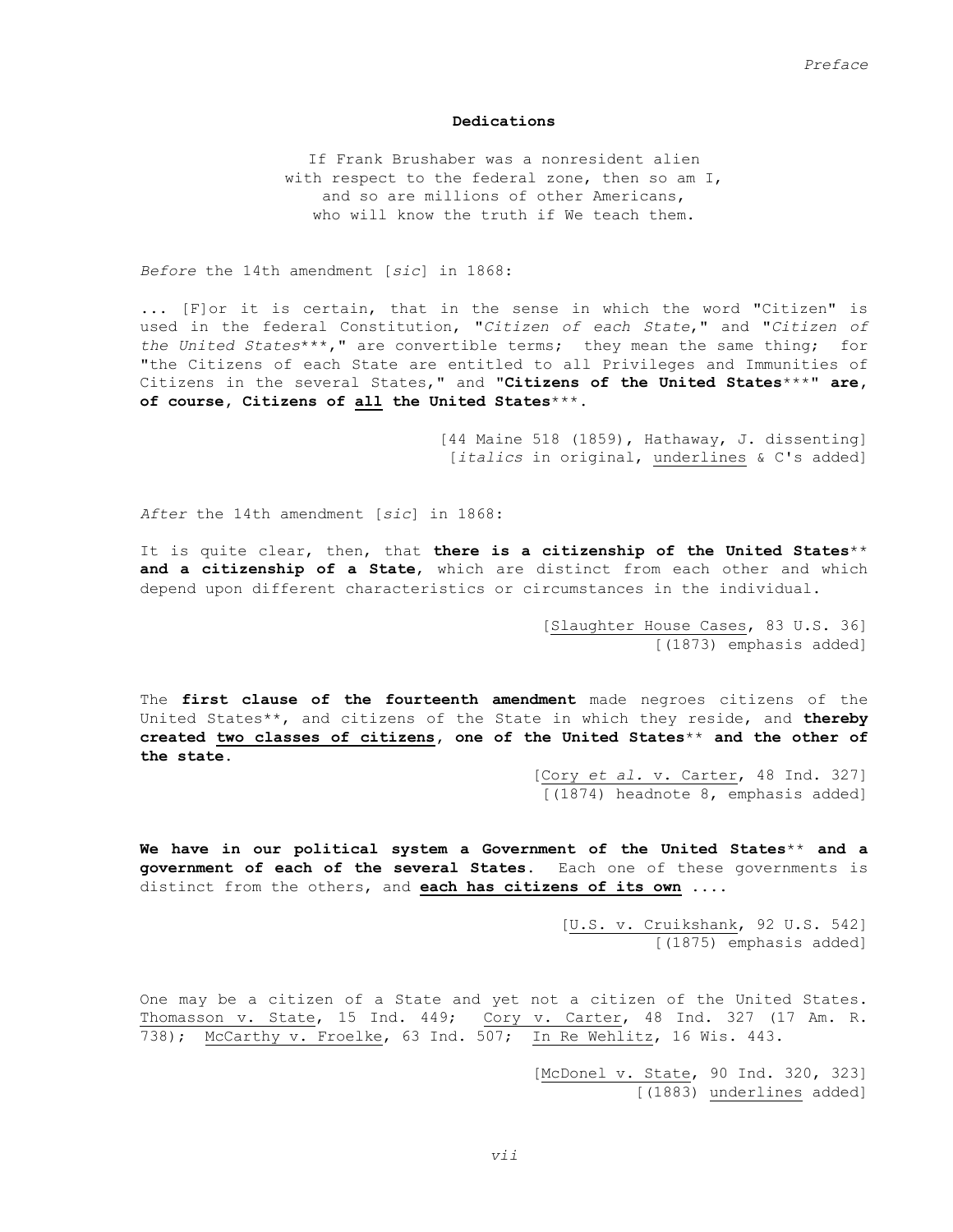A person who is a citizen of the United States\*\* is necessarily a citizen of the particular state in which he resides. But **a person may be a citizen of a particular state and not a citizen of the United States**\*\***. To hold otherwise would be to deny to the state the highest exercise of its sovereignty, -- the right to declare who are its citizens.** 

> [State v. Fowler, 41 La. Ann. 380] [6 S. 602 (1889), emphasis added]

**The first clause of the fourteenth amendment** of the federal Constitution made negroes citizens of the United States\*\*, and citizens of the state in which they reside, and thereby **created two classes of citizens, one of the United States**\*\* **and the other of the state**.

> [4 Dec. Dig. '06, p. 1197, sec. 11] ["Citizens" (1906), emphasis added]

**There are, then, under our republican form of government, two classes of citizens, one of the United States**\*\* **and one of the state. One class of citizenship may exist in a person, without the other**, as in the case of a resident of the District of Columbia; but both classes usually exist in the same person.

[Gardina v. Board of Registrars, 160 Ala. 155] [48 S. 788, 791 (1909), emphasis added]

There is **a distinction between citizenship of the United States**\*\* **and citizenship of a particular state**, and a person may be the former without being the latter.

> [Alla v. Kornfeld, 84 F.Supp. 823] [(1949) headnote 5, emphasis added]

A person may be a **citizen of the United States**\*\* **and yet be not identified or identifiable as a citizen of any particular state**.

> [Du Vernay v. Ledbetter] [61 So.2d 573, emphasis added]

... **citizens of the District of Columbia** were not granted the privilege of litigating in the federal courts on the ground of diversity of citizenship. Possibly no better reason for this fact exists than **such citizens were not thought of when the judiciary article** [III] **of the federal Constitution was drafted**. ... **citizens of the United States**\*\* ... **were also not thought of**; but in any event **a citizen of the United States**\*\***, who is not a citizen of any state, is not within the language of the [federal] Constitution**.

> [Pannill v. Roanoke, 252 F. 910, 914] [emphasis added]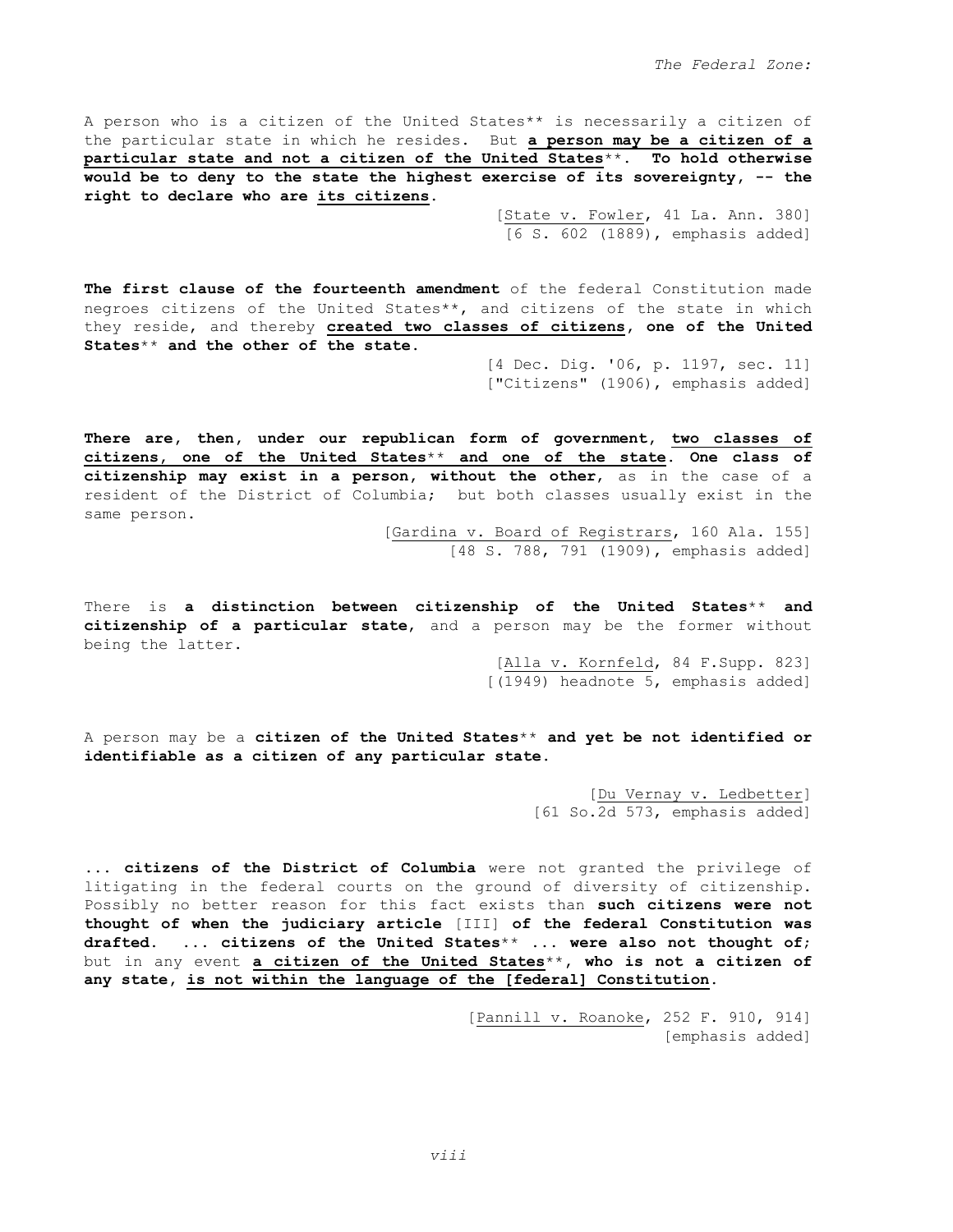# **Table of Contents**

# Contents: Page

| Chapter 1: | The Brushaber Decision $1 - 1$               |
|------------|----------------------------------------------|
| Chapter 2: | Status and Jurisdiction  2 - 1               |
| Chapter 3: |                                              |
| Chapter 4: | The Three United States  4 - 1               |
| Chapter 5: |                                              |
| Chapter 6: |                                              |
| Chapter 7: |                                              |
| Chapter 8: |                                              |
| Chapter 9: | The Law of Presumption $9 - 1$               |
|            | Chapter 10: The Fundamental Law  10 - 1      |
|            |                                              |
|            | Chapter 12: Includes What?  12 - 1           |
|            | Chapter 13: Amendment 16 Post Mortem  13 - 1 |
|            |                                              |
|            |                                              |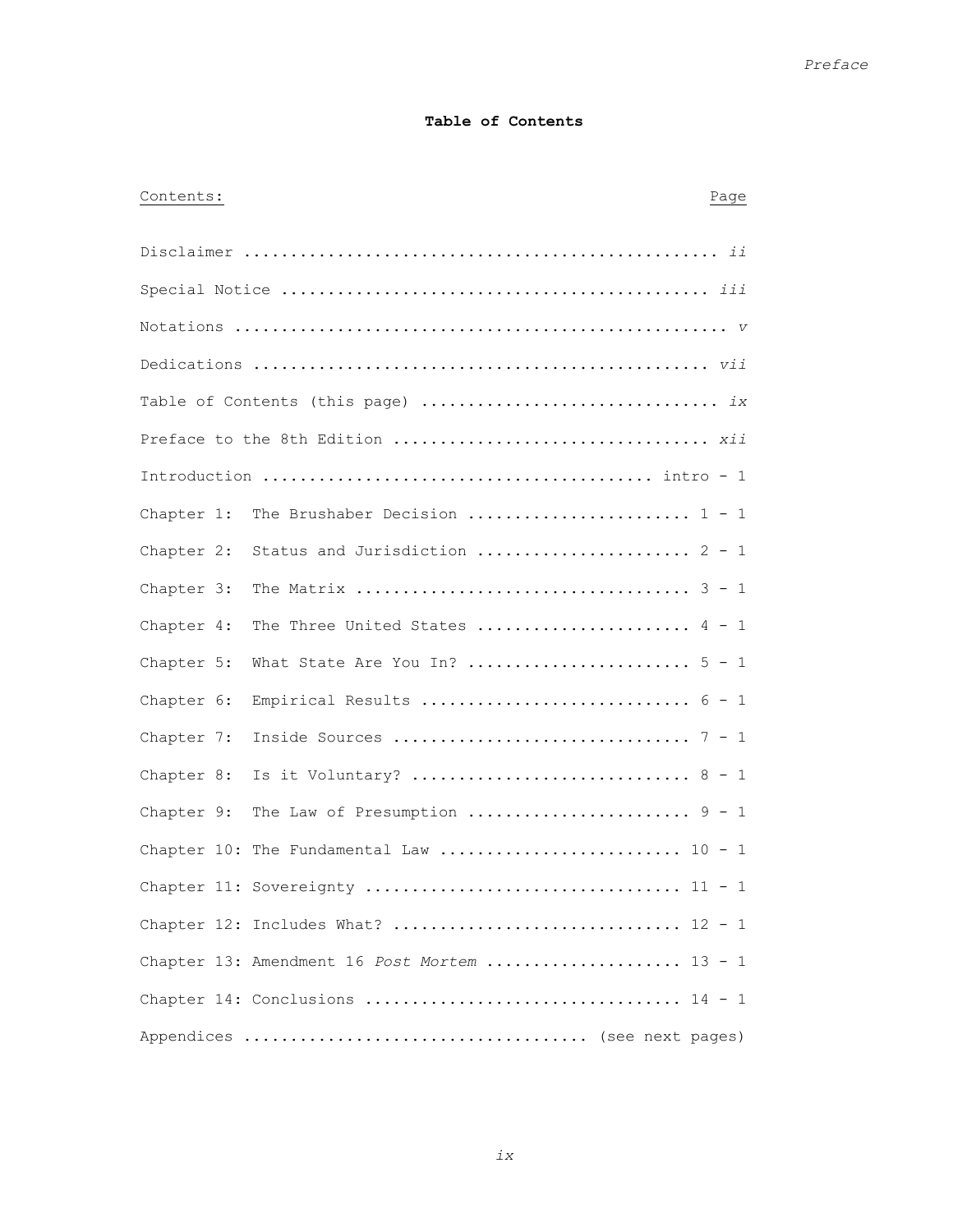# **Table of Contents**

All appendices in the eleventh edition of The Federal Zone are available for free from the *Supreme Law Library* at Internet URL:

# **http://supremelaw.org/fedzone10/index.htm**

Hypertext links and graphics will be added to these Internet documents, as soon as time and resources permit.

These appendices are available in hard copy *by special order only*, in order to conserve paper and minimize shipping weights.

|              | Appendices:                                          |  |
|--------------|------------------------------------------------------|--|
| A            | Letter to John Knox and his Memorandum of Law  A - 1 |  |
| B            |                                                      |  |
| $\mathsf{C}$ |                                                      |  |
| D            |                                                      |  |
| Е            |                                                      |  |
| F            | Affidavit of Rescission $F - 1$                      |  |
| G            |                                                      |  |
| H            | Analysis of U.S. v. Hicks $H - 1$                    |  |
| T            |                                                      |  |
| J            |                                                      |  |
| K            |                                                      |  |
| Т.           |                                                      |  |
| М            | List of Organizations $M - 1$                        |  |
| N            |                                                      |  |
| $\Omega$     | Constructive Notice and Demand $0 - 1$               |  |
| P            | Miscellaneous Letters $P - 1$                        |  |

[more ...]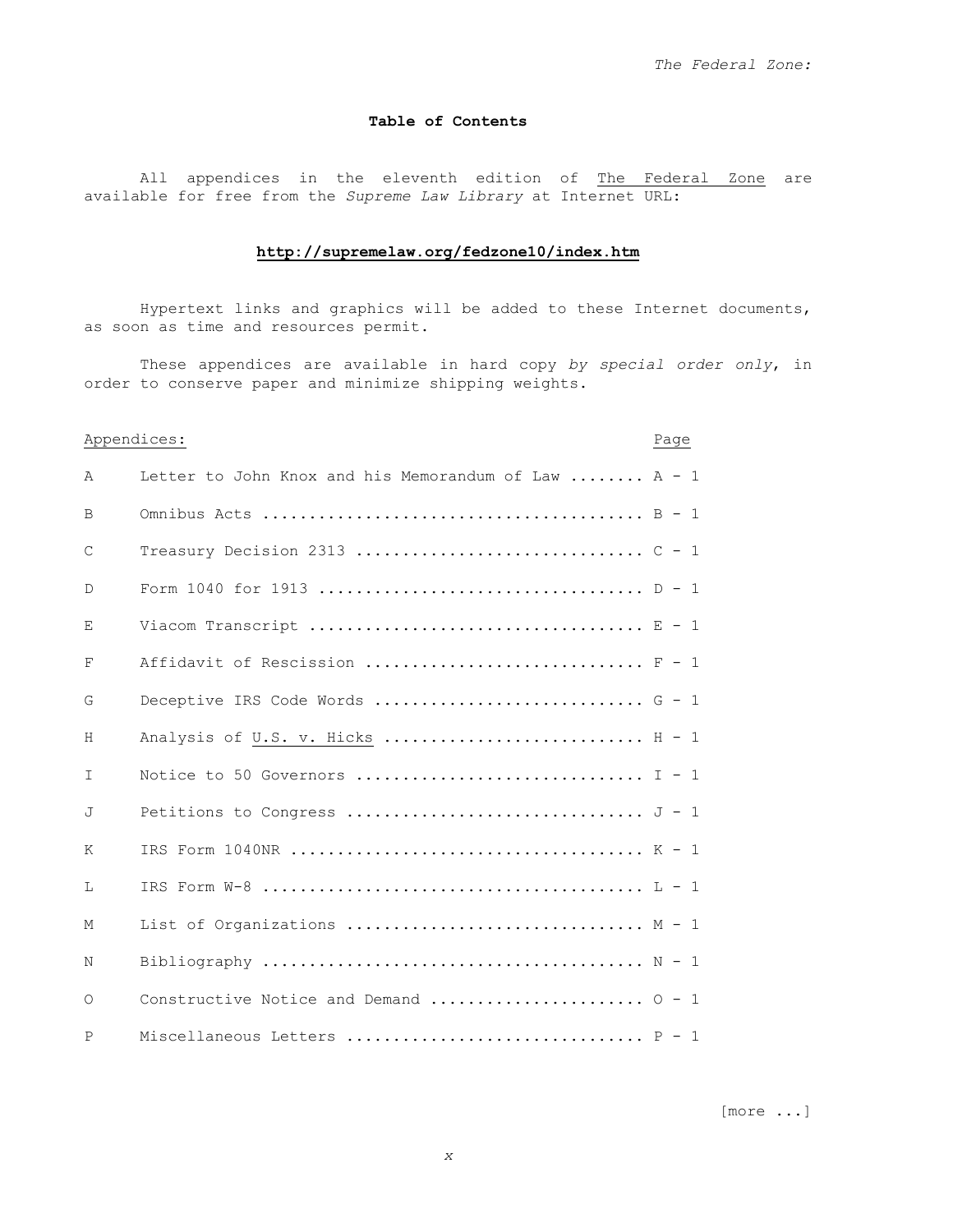## **Table of Contents**

| Appendices:  |                                                  | Page |
|--------------|--------------------------------------------------|------|
| Q.           |                                                  |      |
| R            | Affirmations: Within & Without  R - 1            |      |
| S            | Affidavit of Foreign Status  S - 1               |      |
| T            | Revocation of Birth Certificate $T - 1$          |      |
| $\mathbf{U}$ | Revocation of Voter Registration $U - 1$         |      |
| $\mathbf{V}$ | Affidavit of Applicable Law $V - 1$              |      |
| W            | Memos on Downes v. Bidwell  W - 1                |      |
| X            | Certificate of Exemption from Withholding  X - 1 |      |
| Y            | Memoranda of Law by Richard McDonald $Y - 1$     |      |
| 7.           | Nature and Cause: Case Law $Z - 1$               |      |

 Many more documents are now available in the *Supreme Law Library* at Internet URL:

## **http://supremelaw.org/library/index.htm**

 An excellent point of entry for the new user is the Press Releases and the web pages linked to them. Begin at URL:

# **http://supremelaw.org/press/rels/index.htm**

These documents are free to the entire nation, and to the whole world as well, using standard Internet computers.

 Your generous donations will help us to continue this vital work, to ensure that its many fruits will remain available to our youngest Citizens and to generations yet unborn.

See the Supremacy Clause for the seminal authority.

# # #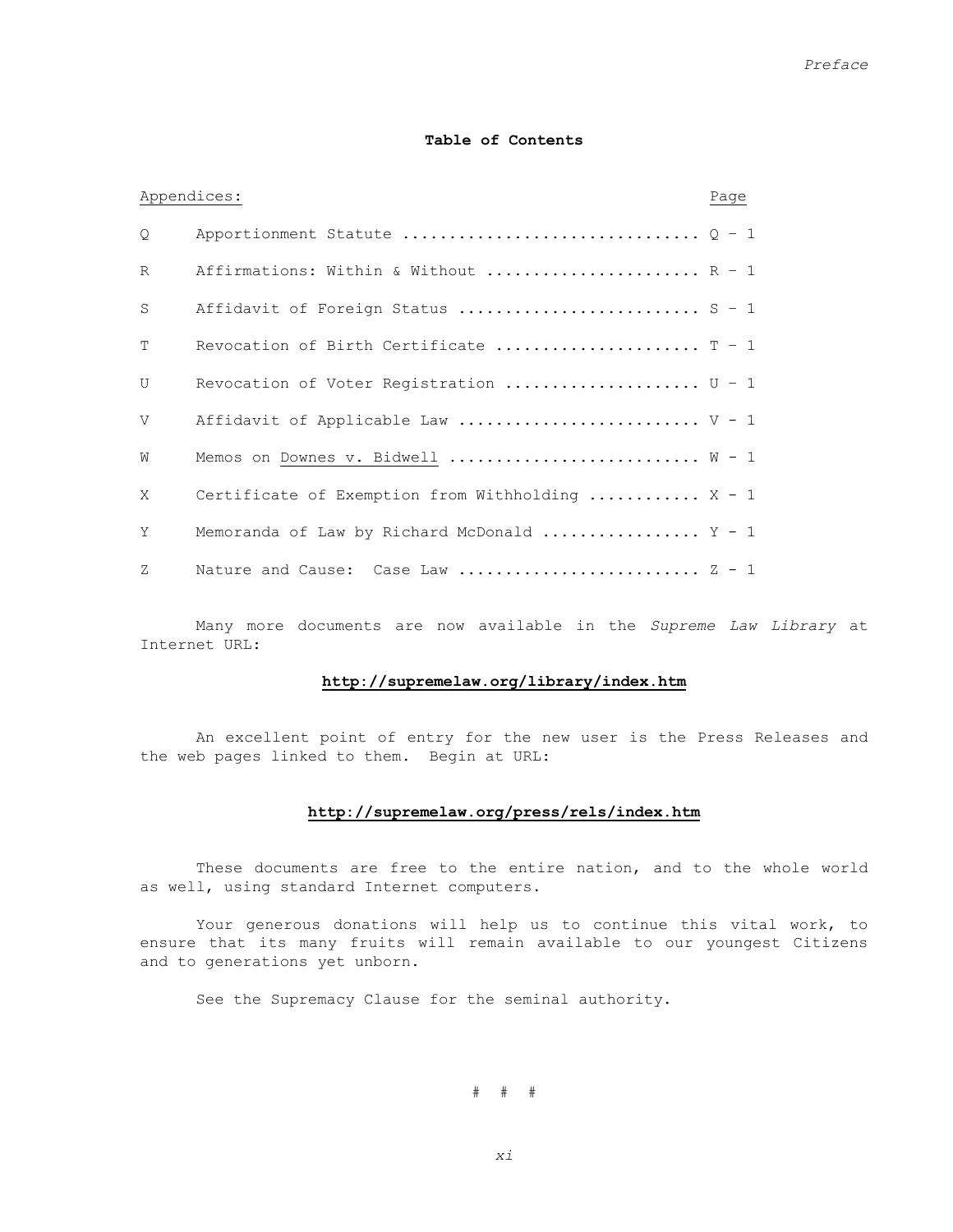## Preface to the Eighth Edition

 The history of this book, since it was first published in the year 1992, has been nothing if not tumultuous. With a limited private budget, and no help at all from any commercial publishing companies, the second edition of The Federal Zone was perfect-bound by an automated bindery and started shipping, most often in quantities of one or two, at a law conference in Sacramento, California, on the Fourth of July. The bright, professional cover, printed in two colors, was a welcome change from the amateur designs adopted by many other authors writing on similar subjects. Nobody else had thought to shrink-wrap their freshly bound books either.

 For the remainder of that year, this author spent every waking hour shipping books, sometimes by the case load, to customers in every State of the Union. What time remained was spent answering a mountain of correspondence, doing further research and bolstering the solid legal foundation already built for one specific purpose: to dismantle the IRS totally, once and for all. This is a worthy goal, for the entire nation.

 It was an exhilarating time, to be sure, and a mixed blessing when the initial run of 2,500 copies was quickly exhausted. The praise for its indisputable authority, consistent rigor, and almost stubborn fidelity to proven fact, was nearly unanimous.

 Although the revenue stream was substantial, the cumulative costs of continuing research, office overhead and living expenses made it impossible to pay the automated bindery for a second large print run, using the author's private funds. A plan was hatched to solicit investors who would pre-pay one thousand dollars each, in return for receiving one hundred bound copies "drop-shipped" directly from the bindery.

 This was a good deal, because each investor would pay a "wholesale" price of only ten dollars per book, compared to the "retail" price of forty dollars (fifty dollars for the first edition). Four investors had fronted one thousand each, and that sum of four thousand dollars was "safely" deposited in a trust account at Wells Fargo Bank, in San Rafael, California, when disaster struck.

 As it turned out, the Internal Revenue Service was watching, and they were hopping mad about the book. Nobody had ever pulled the rug out from under them quite like that, before then -- not in such a neat, professional package which was soon racing around the country and setting precedents in the history of American constitutional jurisprudence. So, like Nazis burning books in the town square at noon, the IRS cranked out a "Notice of Federal Tax Lien," strolled into Wells Fargo Bank, and strolled out with a cashier's check -- four thousand dollars worth, to be exact.

 All of this happened, of course, without any notice or hearing from anyone, and certainly without the court order which is an absolute prerequisite before a bank account can be levied. So, in many ways, the IRS had become much worse than Nazis.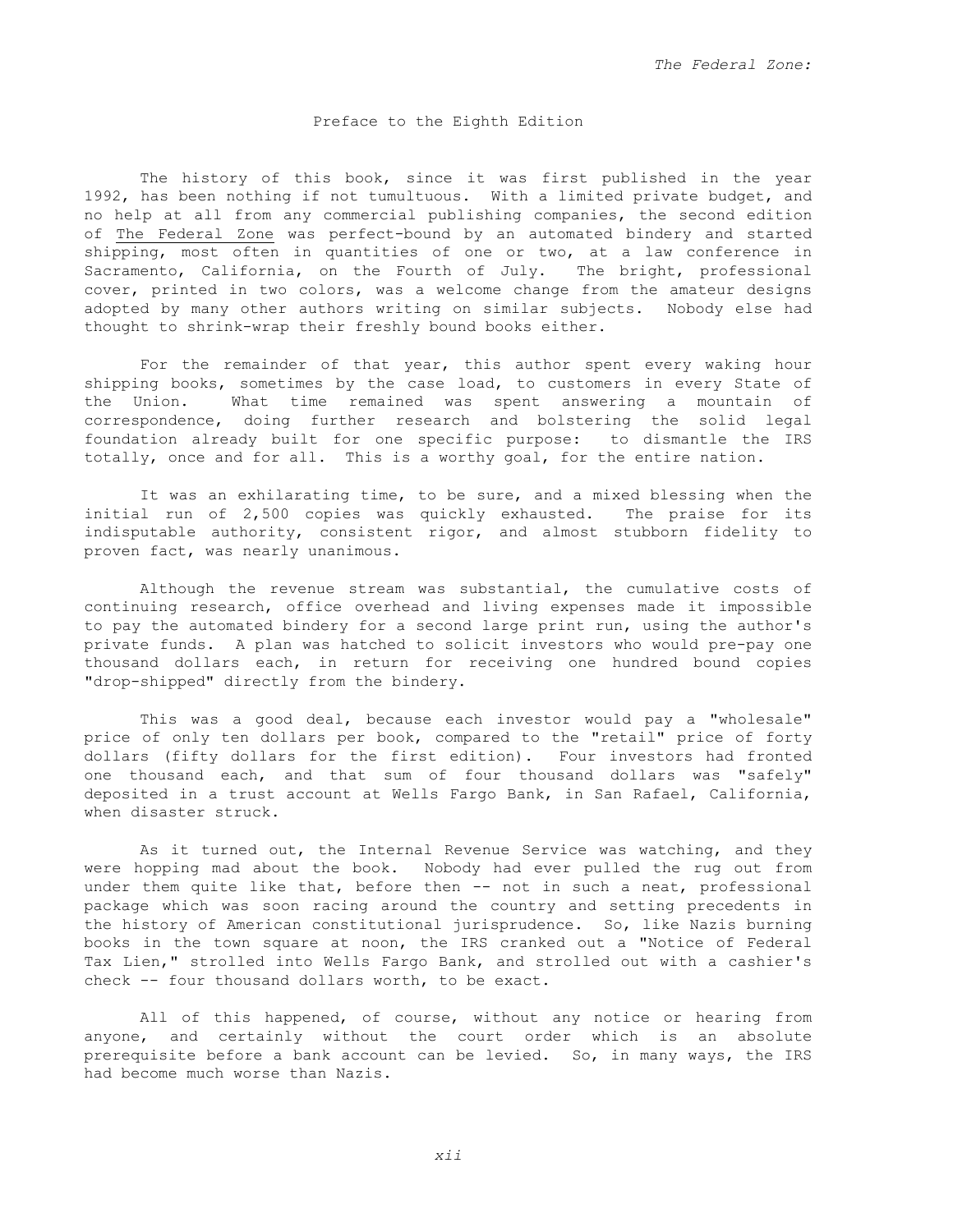German Nazis at least provided their victims with ample notice of a pending book-burning, by inviting the town's people to witness cans of gasoline pouring over gutted library contents, piled high and deep in the local town square, as one lit match reduced their store of knowledge to ashes. In Amerika, the IRS steals the money being saved to print books, and nobody learns about it until the event is long past. At least, the Nazis were honest about it. Here, the books never even made it into print. California, 1993!

 The only real inventory, at that point, was the electronic fourth edition. A fateful decision was made to begin shipping "shareware" copies of the book on 3.5" floppy disks written by the author's personal computer -- an Intel 80386 CPU running DOS version 5 from Microsoft.

 By that time, a healthy market had developed in the computer industry, whereby independent programmers could distribute commercial software on the "honor" system. Computer programs would be copied or "shared" for free, and users would pay the original programmer a modest "shareware" fee if the software was found to be useful to them. This mode of distribution produced decent revenues for many independent programmers, because their users honored the rules, to everyone's advantage. The shareware fee for The Federal Zone was a mere \$25.00.

 With high hopes that the freedom movement [*sic*] would play by the same rules, an electronic copy began to circulate around the country, with no way to track either copies or readers. Sadly, shareware revenues amounted to a miniscule pile of small change, forcing this author into a painful and protracted period of acute depression, both financial and emotional.

 This was an extremely bitter lesson about the real American mind set, at that point in recent history. Many potential readers had expressed what appeared to be genuine concerns about federal government attacks on the fundamental Rights of all Citizens.

 The U.S. Constitution is explicit about the importance of securing to authors the exclusive Right to their respective writings. And yet, the very same people who claimed to have such a deep and abiding commitment to defending, and promoting, such fundamental Rights, were often the first to steal The Federal Zone and to pass stolen copies to everyone who would listen.

 One copy was even modified, in blatant violation of stated copyright restrictions, and posted without this author's permission on the Internet, made vastly popular by the first commercial "browser" in Netscape's Navigator. That stolen copy remains today on the Internet file servers at America Online, Inc., whose corporate executives refuse to honor this author's copyrights either, even after receiving numerous written notices.

 The punishments, threats, retaliation, and reprisals did not stop there. Cars with tampered front brakes, physical assault, death threats, false arrest, false imprisonment, defamation and intentional starvation would follow.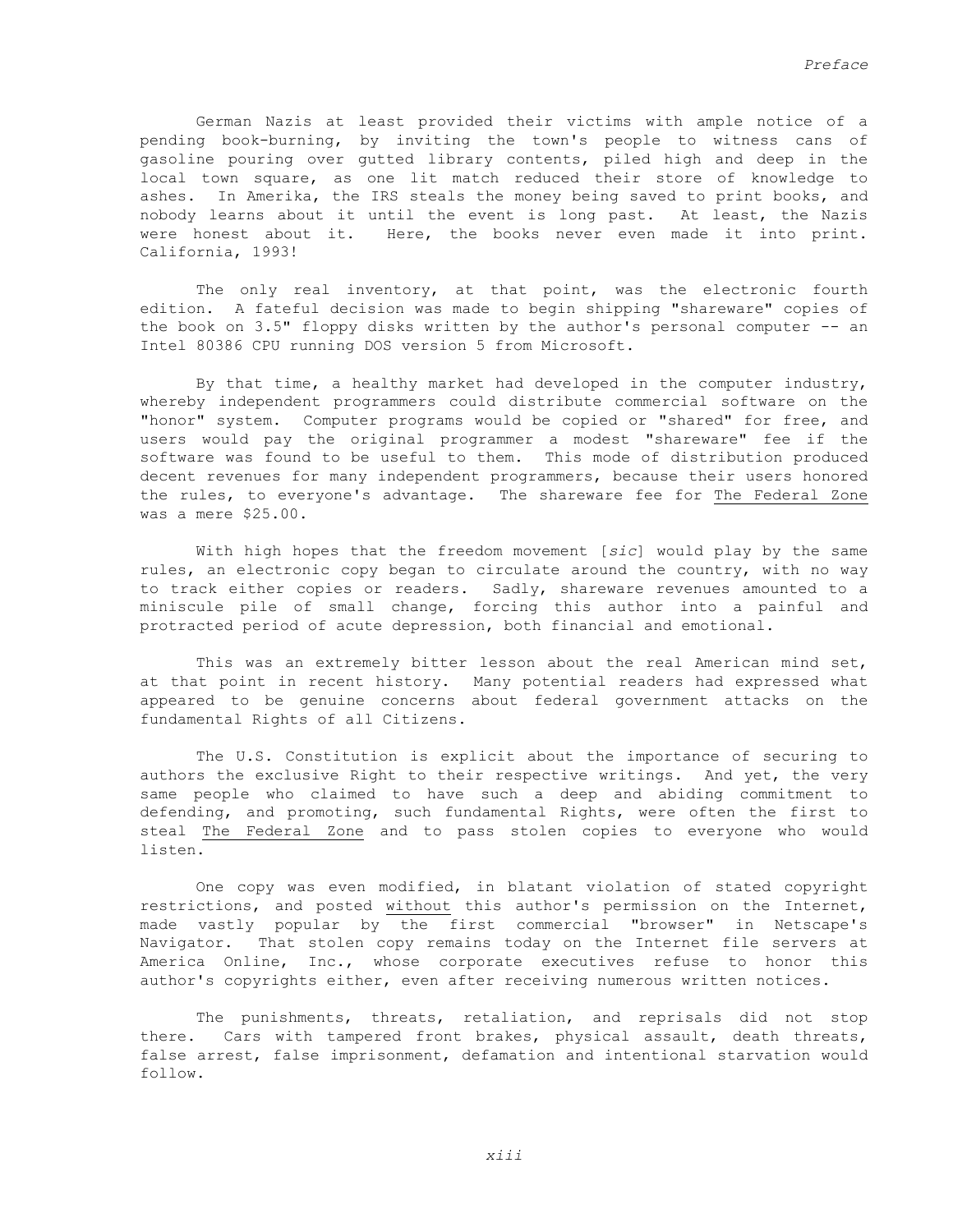The first of several court battles was not long in coming. The research which formed this book's solid foundation, had to happen initially during moonlight hours, while this author worked full-time doing systems development for a major investment bank in San Francisco. The pay was excellent, and there was no withholding, by choice. Remember, the courts had already ruled that compensation for services rendered was not "income", as that term is used in the Internal Revenue Code ("IRC"). At the end of 12 months, a 6-figure salary was bound to attract IRS attention, even *without* the recent publication of the book.

 The IRS then issued an administrative summons, which this author promptly ignored. Waiting at the post office one day was an unmarked white car, and two IRS agents; one of them dropped an envelope at my feet, with a federal court order -- to show cause why I should not be compelled to obey their summons. This was a "civil" action, so I decided to remain civil too.

 In retrospect, I took this hearing far too seriously. With feedback from a small group of friends, I went to work perfecting a long pleading which explained in great, authoritative detail, why the United States District Court in San Francisco could not compel me to be a witness against myself.

 An unusually large set of documents was appended to the main pleading, including the printed second edition of The Federal Zone, and certified copies of all the correspondence which numerous government officials had dutifully ignored. This has become their custom in that zone, by the way. Their fraud is so enormous and far-reaching, they really do have no choice in the matter but to fall silent.

 These were petitions to government for redress of grievances, protected and guaranteed by the Petition Clause in the First Amendment, but that would not stop every single government employee from ignoring everything. This pleading is scheduled to be loaded, as soon as possible, into the Supreme Law Library on the Internet, time and money permitting. Read it! It is very good. See Internet URL **http://supremelaw.org/cc/jetruman/oppososc.htm**.

 The court hearing was before a tall federal judge, perched even higher on his custom mahogany bench, black mustache strangely similar to the infamous one right under the nose of one Adolf Hitler. A large bevy of highpaid attorneys, in expensive Italian 3-piece suits, was parked in the gallery -- shuffling papers and quiet whispers echoing from the high ceiling. When my turn came, I announced my appearance, and another little Nazi from DOJ's Tax Division made his.

 I began by explaining to the judge that I needed answers to certain specific questions, before I could proceed any further. This move caught the judge by surprise, who replied that he was not there to answer *any* of my questions. So, I continued by reading each and every question into the record, while the judge squirmed in his leather chair, nervously tugged at his mustache, and otherwise refused to answer any of my questions.

 The courtroom had become strangely quiet. I surmised that each and every high-paid attorney in that gallery was hearing all of this for the very first time, and they were astonished that anyone could, or would, talk to a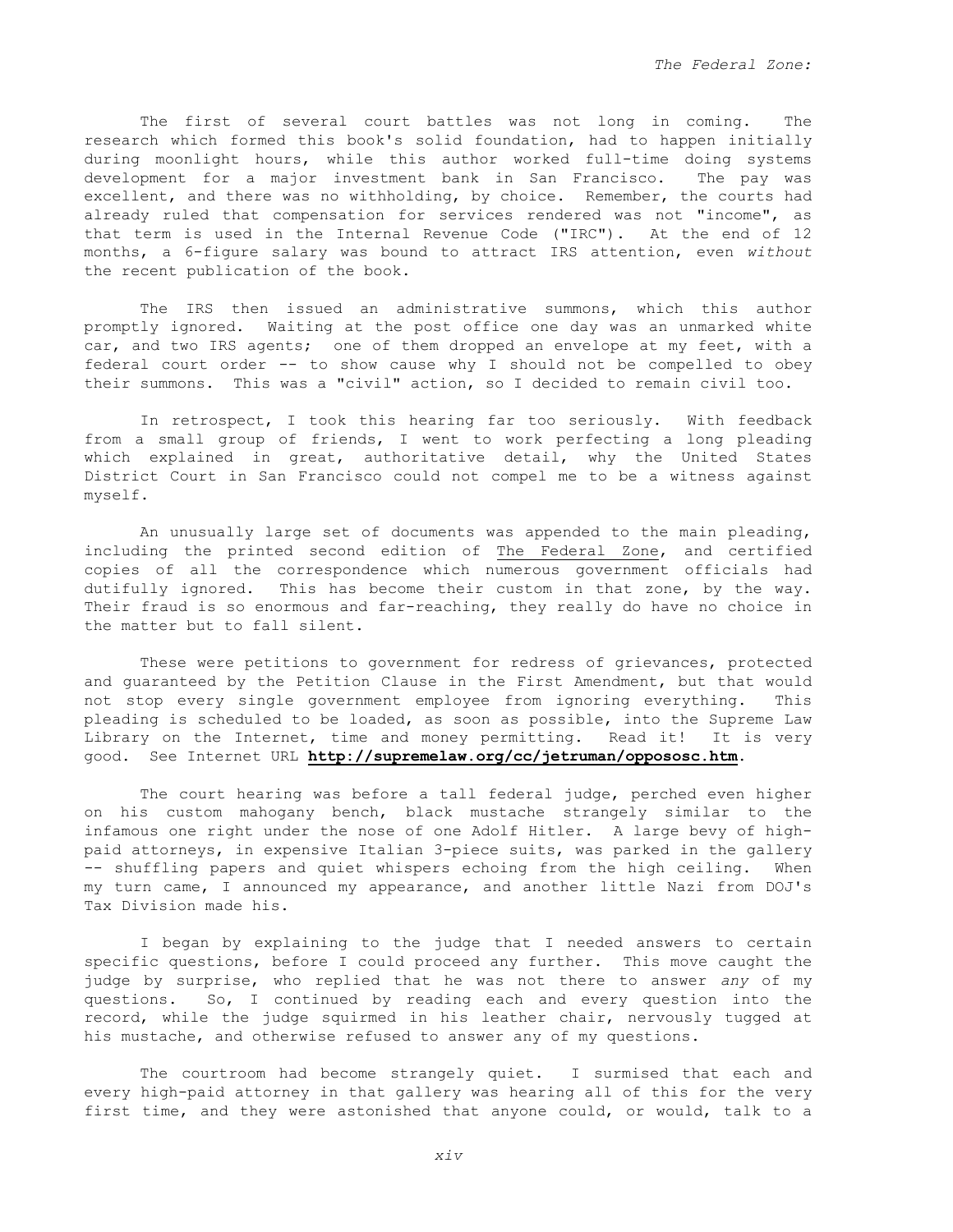federal judge as I had just done. The legal merits went sailing overhead - everyone's!

The court order to appear was dutifully signed by Adolf II, and I did show up, only to invoke the Fifth Amendment in response to every single question, without fail: "What is your name?" asked the Revenue Agent. "I decline to answer that question because I cannot be compelled to be a witness against myself." "Where's the money you made in 1990?" "I decline to answer that question, because I cannot be compelled to be a witness against myself." And so on. Blanket invocations of the Fifth don't work. Invoking the Fifth on each and every question *does* work.

 In retrospect, the most memorable incident at the IRS office that day was my demand to witness that Revenue Agent's photo identification. After much arguing, in an empty waiting room, Agent X appeared from behind the public counter and flashed a badge, at shoulder height, but from 20 feet away, where I could not decipher *any* of the important details.

 Years later, our impeccable research would prove that their badges tie them to an extortion racket and money laundry domiciled in Puerto Rico, and hiding behind defunct Prohibition laws. So much for their "Treasury Department" [*sic*]. The petroleum cartel had conspired to outlaw alcohol, to perfect their monopoly in automotive fuels, and it had to field a large federal police force which stayed when Prohibition was repealed.

 Expecting the worst, I girded myself for a contempt hearing which never happened. Months later, without any fanfare, Adolf the Second quietly dismissed the entire case -- no more hearings, no appeals, no nothing. He and I both knew well enough that I had successfully penetrated, and solved, their complex labyrinth. This was a victory, albeit a small one.

 A second hearing, to enforce a second summons, for records of pay during the second half of my tenure at the investment bank, was even more revealing. Again, a large coterie of Italian suits and expensive leather shoes was there to populate the gallery. A similar courtroom, with the requisite high ceiling, was scheduled.

 Only this time, a retired federal judge was appointed to handle an overflow of cases. Rather than to prepare an extensive set of pleadings and exhibits, I chose instead to do nothing whatsoever, except to appear as ordered. An aging Zionist occupied the bench, like the Gaza Strip, and the clerk called the case, "U.S.A. v. Mitchell, civil case number XYZ."

 Having no written pleadings whatsoever perturbed this judge, no end. Taking cues from their phony summons, I launched into a direct attack on the meaning of "liability" and the utter absence of any liability statutes for taxes imposed by Subtitle A of the IRC. The judge was caught off guard, and evidently shocked. I pressed the point and reminded him that the DOJ crony (the same one as last time) had completely failed to produce any evidence whatsoever of any liability statutes. I moved the Court to *order* him, right then and there, to exhibit same.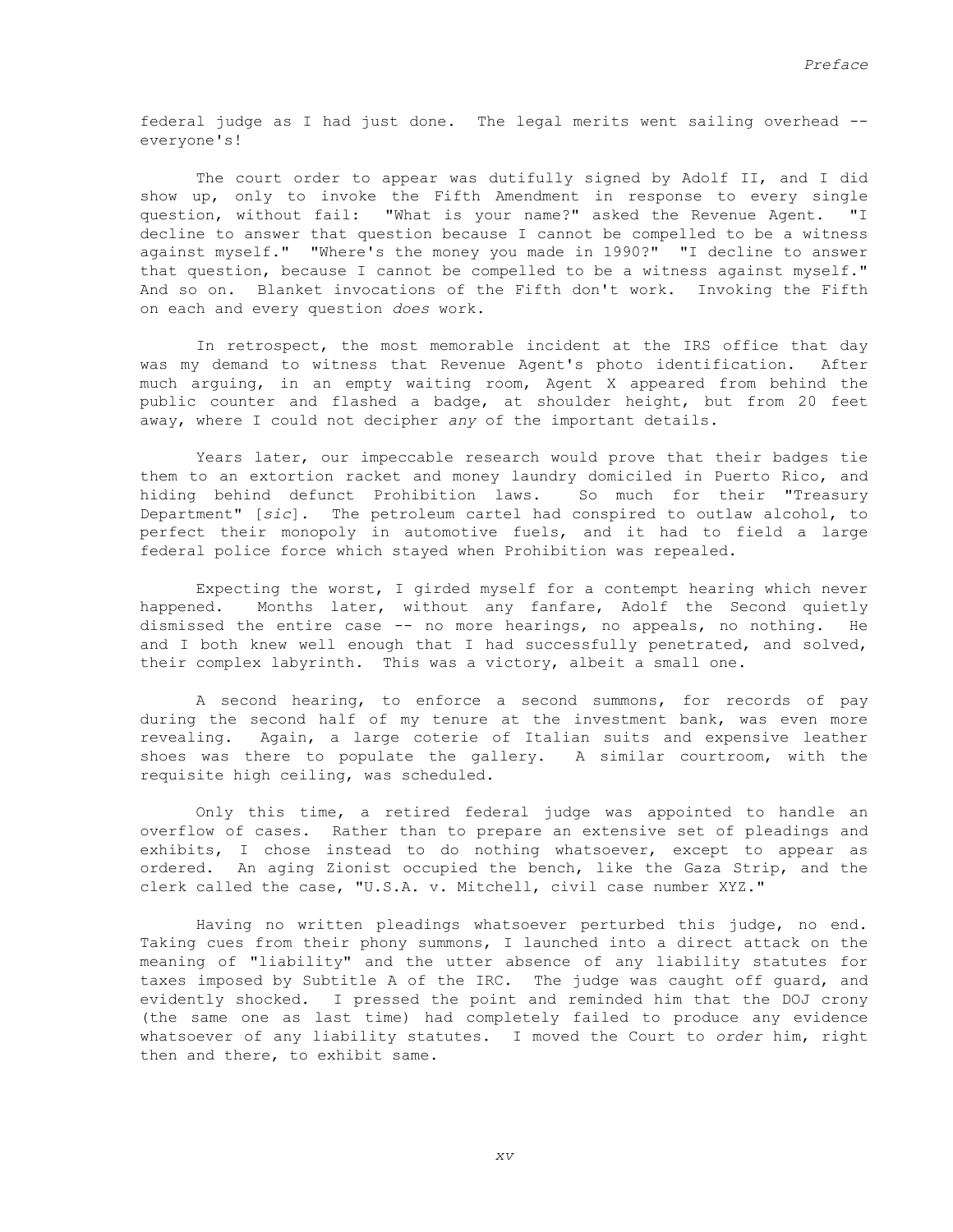Silence engulfed the cavernous courtroom. There were no shuffling papers and no whispers echoing from the packed gallery. I pressed the point again, a third time, and counted, on the small fingers of my out-stretched hand, how many times I had now demanded to see specific liability statutes, *if any*. The judge was now visibly shaking as he leaned forward in his big leather chair, the better to stare down at the podium where I stood tall and spoke with convictions, challenging his every word.

 "If you don't obey my order to attend that summons, I will send you to prison. Do you understand *that*?" shouted the judge. Oh, I wish I'd have known then what I know now (about threatening a federal witness). If one thought the courtroom was quiet *before* that remark, you could now hear a pin drop 40 feet away. I firmly stood my ground and answered by saying, "No. I do not understand how you can create a liability out of thin air, particularly when there appear to be no liability statutes anywhere in the IRC, and when the U.S. Attorney here can do nothing except to bite his lower lip, in total silence."

 I drove the point home, "Moreover, I have now asked you, four different times, for the statutes, if any, which create a liability for Subtitle A income taxes, and all I am getting is silence, from this court, and from Mr. U.S. Attorney over there. I notice that he is even now sitting down. Then, let the record show that **there is no liability statute**, and that your silence on this crucial point is a fraud upon me, and estoppel upon you." Whew!

 I wish there had been a truly spicy ending to this second summons enforcement. Unfortunately, the same nauseating routine repeated itself, once again. "What is your name?" they asked. Fifth Amendment reply again and again, every time. The aging federal judge *pro tempore* then did nothing; he didn't even dismiss the case.

 And this is the really amazing thing about this whole IRS mess. Here was a seasoned federal judge, with literally decades of experience under his belt, and he appeared sincerely stumped by my demand that his Court reveal the exact statutes which create a specific liability for taxes imposed by IRC Subtitle A. And, the terribly painful answer is that he could not do so, because there is none, and he was smart enough to realize the far-reaching implications of admitting same, in open court, with a licensed court reporter recording every word! Victory!!

 Now that a very bad pattern was beginning to evolve, the IRS Revenue Agent was really thirsting for blood. Having discovered my safe deposit box at Wells Fargo Bank in California, he went to a third federal judge and explained that these nasty "tax protesters" [*sic*] often hide their assets in safe deposit boxes. I normally correct these criminals whenever they designate me a "tax protester." I am not a tax protester; I am an "illegal tax protester," because the tax is illegal, not the protest, and certainly not the protesters! (DOJ always loses on this point.)

 The really ironic admission was the paragraph in his court petition which explained why it was that the IRS needed a court order, before raiding a bank safe deposit box. Yes! These were the very same authorities which require that IRS obtain a court order to levy a bank account. Remember the \$4,000 that vanished from our trust account, set aside to re-print the book?

*xvi*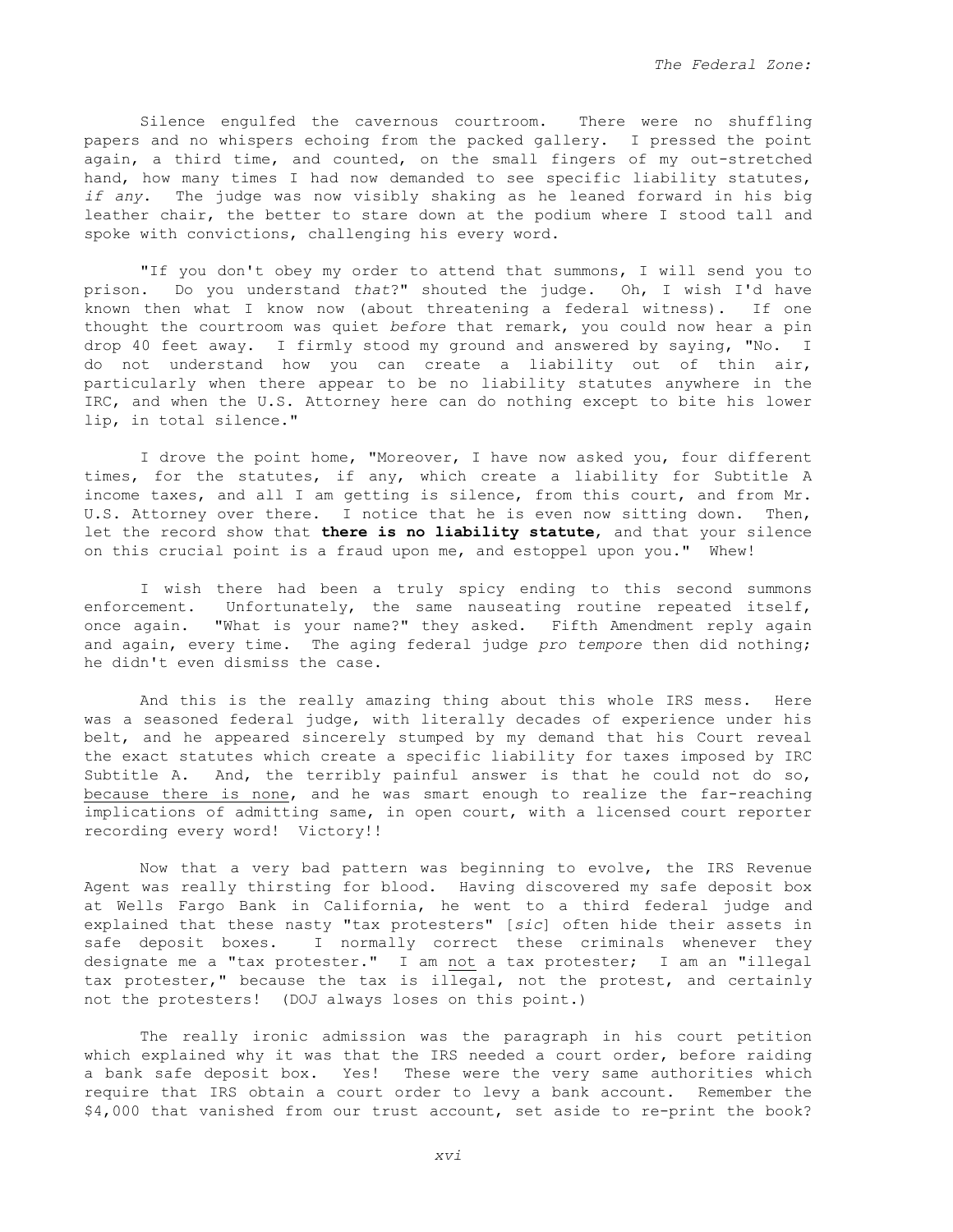Poof!

 Nevertheless, little did Mr. Revenue Agent know that I had never put *anything* into that safe deposit box. It was a nice gift from Wells Fargo Bank at a time when I had transferred some money from the Bank of America, as the B of A's financial ratings took a vertical nose dive; but, it had always been empty, zero, a small volume of stale air.

 So, it was with much glee, and no small degree of abandon, that I completely ignored this third court case. It had become a reliable source of great satisfaction to imagine that fateful moment, court order clutched in his left fist, right fist pounding on the bank's front door, when Mr. Revenue Agent arrived to bust my safe deposit box, and all of its valuable contents.

 Get this: the bank officer is ceremoniously summoned to escort this band of marauders to the waiting room, combination in hand. Mr. Revenue Agent is standing, in great anticipation, thinking that all of his expensive litigation is finally going to pay off -- or maybe break even. Ms. Bank Officer leans over to unlock the box. Mr. Revenue Agent leans over her shoulder. The door is finally opened and ... VOILA! It's empty!! Tears of laughter (mine).

 Maybe, some day in the next life, the Most High will allow me to replay the Wells Go Far videotape of that unique and unforgettable moment, as Mr. Revenue Agent storms out the front door, slams his car door shut, and then slams the accelerator to the floor, making straight his path to the nearest martini bar.

There, he empties all available bottles of gin and vermouth, then runs over his daughter's tricycle, trying to find the garage door to his plush mansion in Mill Valley, California. I replay this fantasy in my mind with frequent intense fascination. That was the last I ever heard from Mr. Revenue Agent, in point of fact.

 The truth of these pyrrhic victories did not travel very far. It is amazing how empty federal courts do become, whenever IRS agents appear. Most people living in my neighboring communities were absolutely convinced I had gone totally wacky.

 It was true that I had abandoned a promising and lucrative career in the computer industry, I was now officially homeless, and my bouts with *bona fide* depression were not getting any better. At the lowest point, I was even washing dishes and renting a dilapidated trailer from a woman who later admitted to being a real witch. Yikes! The patience of friends I did have, was wearing very thin. The rumor mill was twisting truth beyond all recognition or repair. It was definitely time to move on.

 I made contact with a friend in Sacramento, and migrated to a project challenging the doctrine of judicial immunity on behalf of an activist who was being persecuted -- for handing out fully informed jury fliers on the steps of a county courthouse in California.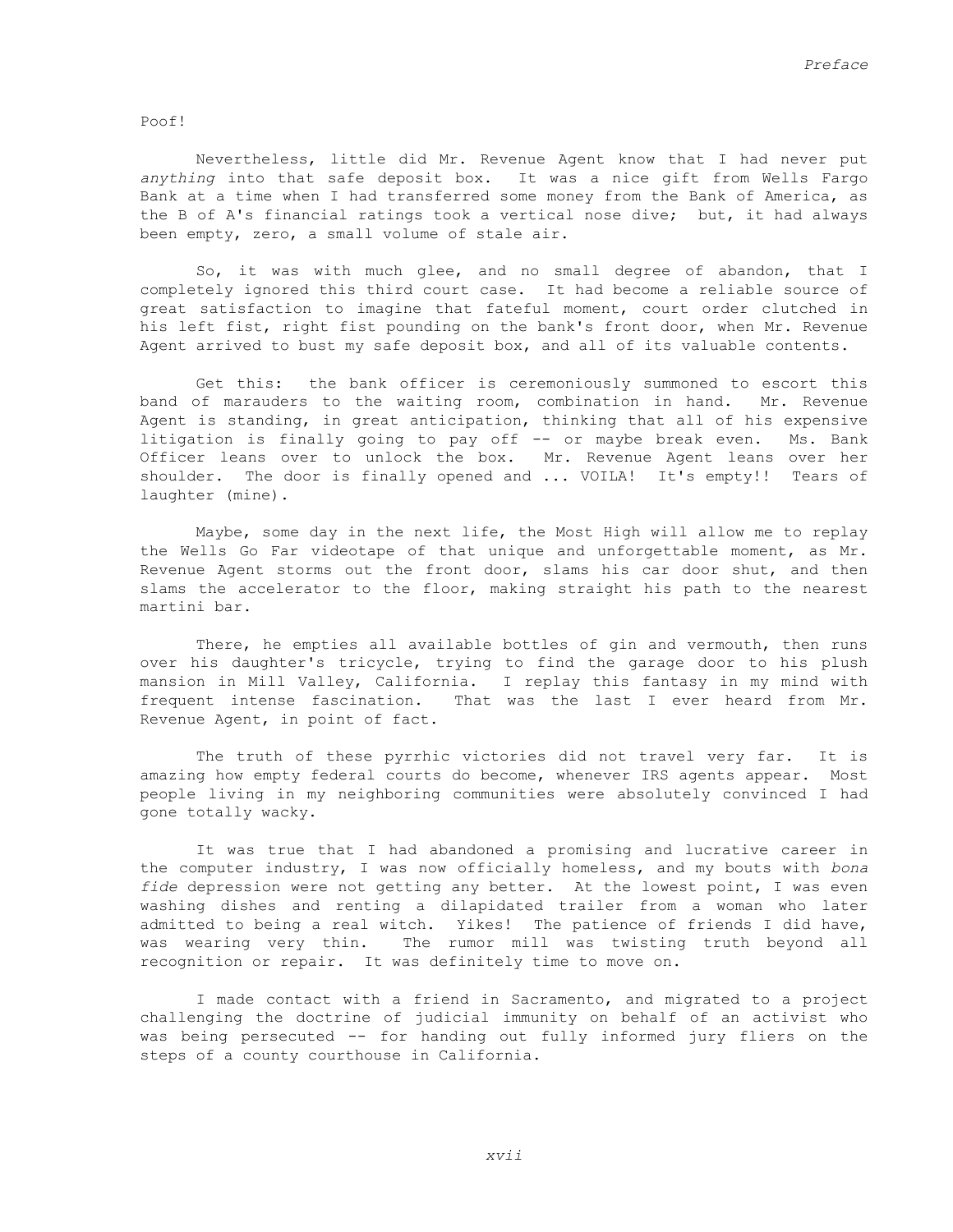My computer skills were a bit threatening to the lead counsel; but we nevertheless reached the U.S. Supreme Court with an eloquent, if somewhat flawed call for full judicial review of the current trends which immunize federal judges from all accountability whatsoever. The high Court summarily denied the petition, and I decided to head for Kentucky, to start a new life. Those worthy briefs are now in the Supreme Law Library.

 It was during that period in Sacramento, when my friend handed me a copy of the high Court's decision in  $U.S.$  v. Lopez. In a concurring opinion, Justice Kennedy had utilized the term "federal zone" as a household word, entirely in the context of limiting federal jurisdiction under the Commerce Clause in the U.S. Constitution. In so doing, not only did Justice Kennedy give an impressive, if left-handed compliment to the book, which by then had reached the high Court's private library; more importantly, Justice Kennedy's use of that term, in a sweeping decision with far-reaching consequences, resulted in giving the term a permanent place in the history of American constitutional jurisprudence.

This was really something to celebrate, and celebrate I did, but only in quiet moments that served to dissolve the depression and isolation, in small but sure steps, with no fanfare, no parties, and no limousines. My real Boss was beginning to take over, at last, for I had now become an agent of the Most High, on a mission to all of planet Earth, with special emphasis on the United States of America and the supreme Law of *this* Land.

 On the way to Kentucky, I was invited to attend a weekend conference on courts and common law in Albuquerque, New Mexico. A scheduled speaker could not show. So, on very short notice, I was recommended to the conference organizers as the best available pinch hitter. Without much time to prepare, I chose to address a relaxed audience early Sunday morning without using any notes. The impact on that audience was powerful.

 Two video cameras were there to record this author deliver a heartwarming story of judicial activism and amazing discovery. With confidence and precision, I recited certain key statutes from the IRC: "The provisions" of subtitle F shall take effect on the day after the date of enactment of this title." There was instant applause when I reminded the audience that Title 26 of the United States Code had *never* been enacted into positive law!

 Three people were sufficiently impressed that morning to introduce themselves and invite me to Tucson, Arizona, to set up shop in an extra room in their company headquarters. One was the general manager of a health food chain, organized as a pure trust (with a rubber stamp for a Trustee). The other two were a married couple who had done the trust accounting for many years. The offer was just too good to refuse (*and* too good to be true).

 So, I turned my car around and headed back in the direction from whence I had come. I missed a junction in Las Cruces, and had to make a U-turn on a major boulevard, with an island dividing traffic and a 3-way light to control left turns. A homeless man was standing right there with a PLEASE HELP sign, so I reached into my pocket and came up with a \$100 bill. As I handed it to him, my arrow turned green, so I drove on without making any eye contact with him. Was this man an angel in disguise?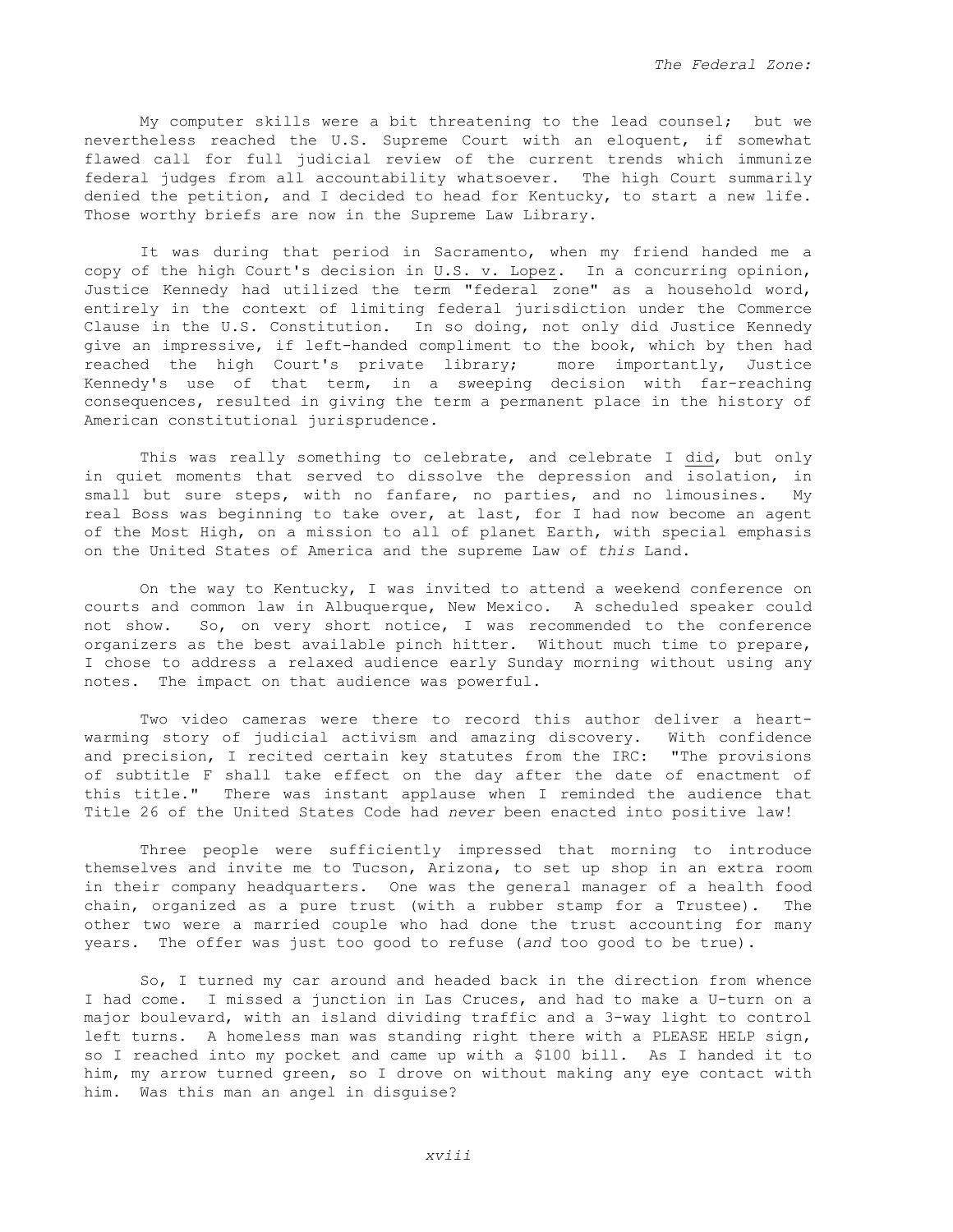Not long after that brief encounter, and back on the highway, headed west towards Tucson, I noticed the wheels of my car had begun to roll very smoothly, as if the highway had become a ribbon of fine glass. The sky was a patchwork of evenly shaped clouds, from horizon to horizon, equally spaced to permit the sunshine to stream through, in shafts of brilliant white light. The patchwork of clouds was iridescent with pastels from every spectrum of the visible rainbow.

 A profound joy overcame me, and the car felt as if it were no longer touching the pavement on I-10. I knew then that I was having a supernatural experience, and the message was clear: "You are now going in the right direction, and great discoveries are waiting at your next destination." That prophecy would soon come true. *How* true is simply hard to believe, even now.

 It wasn't long after setting up shop in Tucson, that the trust was served with a grand jury subpoena for copies of their books and records. I was rapidly promoted to Vice President for Legal Affairs, and the rest is now history, fully documented in the pleadings and related exhibits in the Supreme Law Library at Internet URL **http://supremelaw.org/cc/nlhc/index.htm**.

Treat yourself to a careful study of the many documents which we generated in that case. The best place to begin is our letter to the Federal Bureau of Investigation, to support a complaint of judicial misconduct against the judge in that case.

 Suffice it to say that the judge was overwhelmed with convincing evidence, the IRS and DOJ attorneys went running for cover, and a proper criminal complaint was served upon a lot of government employees, for numerous federal offenses.

 We had finally busted the IRS, big time, and it has been all downhill for them, ever since then. Some who had followed this work, even now refer to that grand jury case as "legendary."

We agree!

 Soon after arriving in Tucson, I was given a copy of a letter which Congresswoman Barbara Kennelly had written to one John Randall in San Diego, California. If ever there was any one, single document which proved that a major thesis of The Federal Zone is entirely correct, *beyond all doubt*, this letter was it. This one was good, and true.

 Many who do read Kennelly's letter are impressed by the fact that it was written on Congressional stationery, and mailed under their franking privileges. Government by appearances is a better term for this behavior.

 The *real* story is that Kennelly did *not* know the correct answer to Randall's question, so she went to the "experts" for advice, and merely relayed their answers back to Randall. Career specialists in federal law, in two different government offices -- the Legislative Counsel and the Congressional Research Service –- all agreed that the term "State" in the IRC includes *only* the named territories and possessions of the District of Columbia, Puerto Rico, the Virgin Islands, Guam, and American Samoa.

*xix*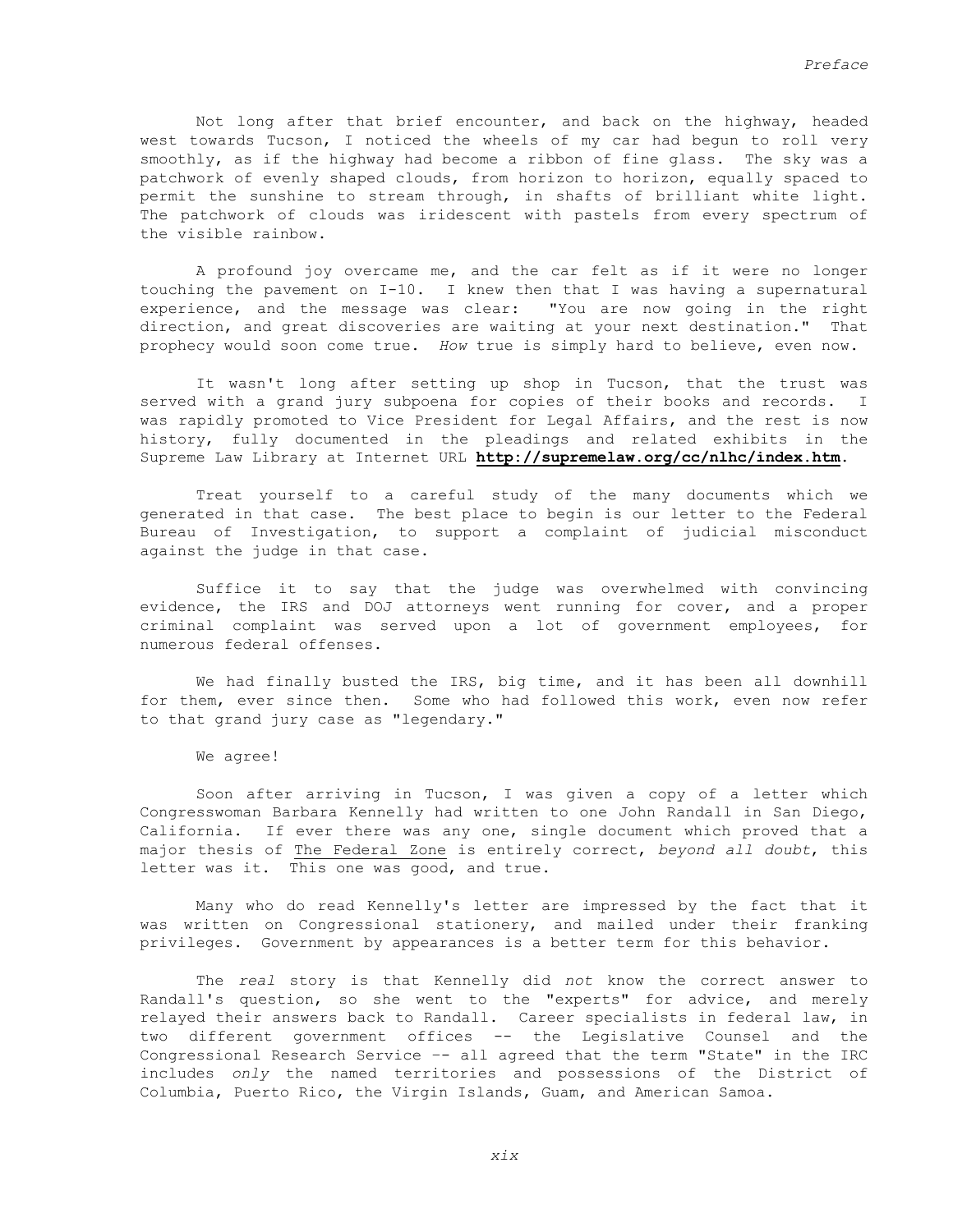When the dust had settled in the grand jury case, this author prepared a Press Release to publicize Kennelly's earth-shaking and revealing admission. That Press Release now follows, verbatim:

FOR IMMEDIATE RELEASE **AUGUST 28, 1996** 

Congresswoman Suspected of Income Tax Evasion

Payson, Arizona. Paul Mitchell, a Counselor at Law and Citizen of Arizona state, today challenged U.S. Representative Barbara Kennelly to stop evading the big question about federal income taxes: Does the term "State" at Internal Revenue Code 3121(e) include *only* the named federal territories and possessions of the District of Columbia, Puerto Rico, the Virgin Islands, Guam and American Samoa? Can this be income tax evasion? Read on.

 In a letter to Mr. John Randall of San Diego last January 24, Kennelly responded to a written request from Randall asking her if the word "State" in 26 U.S. Code 3121(e) and in other pending legislation were the same. Rep. Kennelly, a Democrat from Connecticut, first checked with the Legislative Counsel and with the Congressional Research Service about the definition. "According to these legal experts," answered Kennelly, "the definitions are not the same. The term state in 26 U.S. Code 3121 (e) specifically includes only the named U.S. territories and possessions." Her letter to Randall, on official House of Representatives stationery, was dated January 24, 1996.

 This admission is earth-shaking, according to Paul Mitchell, who has conducted an in-depth investigation of federal laws and the U.S. Constitution for seven years now. If the Internal Revenue Code was deliberately written to confuse the American people into believing that "State" means "Arizona" or "California," when it does not, then the Congress has a lot of explaining to do. Mitchell has since challenged Kennelly to produce copies of the correspondence she received from the Legislative Counsel and Congressional Research Service, but she has now fallen silent and refuses to answer any follow-up letters. Congress, incidentally, exempted themselves from the disclosure requirements of the Freedom of Information Act.

 Writing under several pen names, Paul Mitchell's work has reached all the way into the U.S. Supreme Court, which adopted "the federal zone" as a household word in their sweeping 1995 decision in U.S. v. Lopez. His book entitled The Federal Zone: Cracking the Code of *Internal* Revenue, was first published in 1992, and became an instant underground success for its lucid language and indisputable legal authority. The book was originally written in electronic form, which made it easy to disseminate through the Internet. The fourth edition can be viewed with the Alta Vista search engine, developed by Digital Equipment Corporation. The Internet version does not preserve any **bold**, underline, or *italics*, however. Mitchell has used special character formats to highlight important words and phrases in federal statutes and case laws, easing the reader's burden of deciphering an otherwise unintelligible code.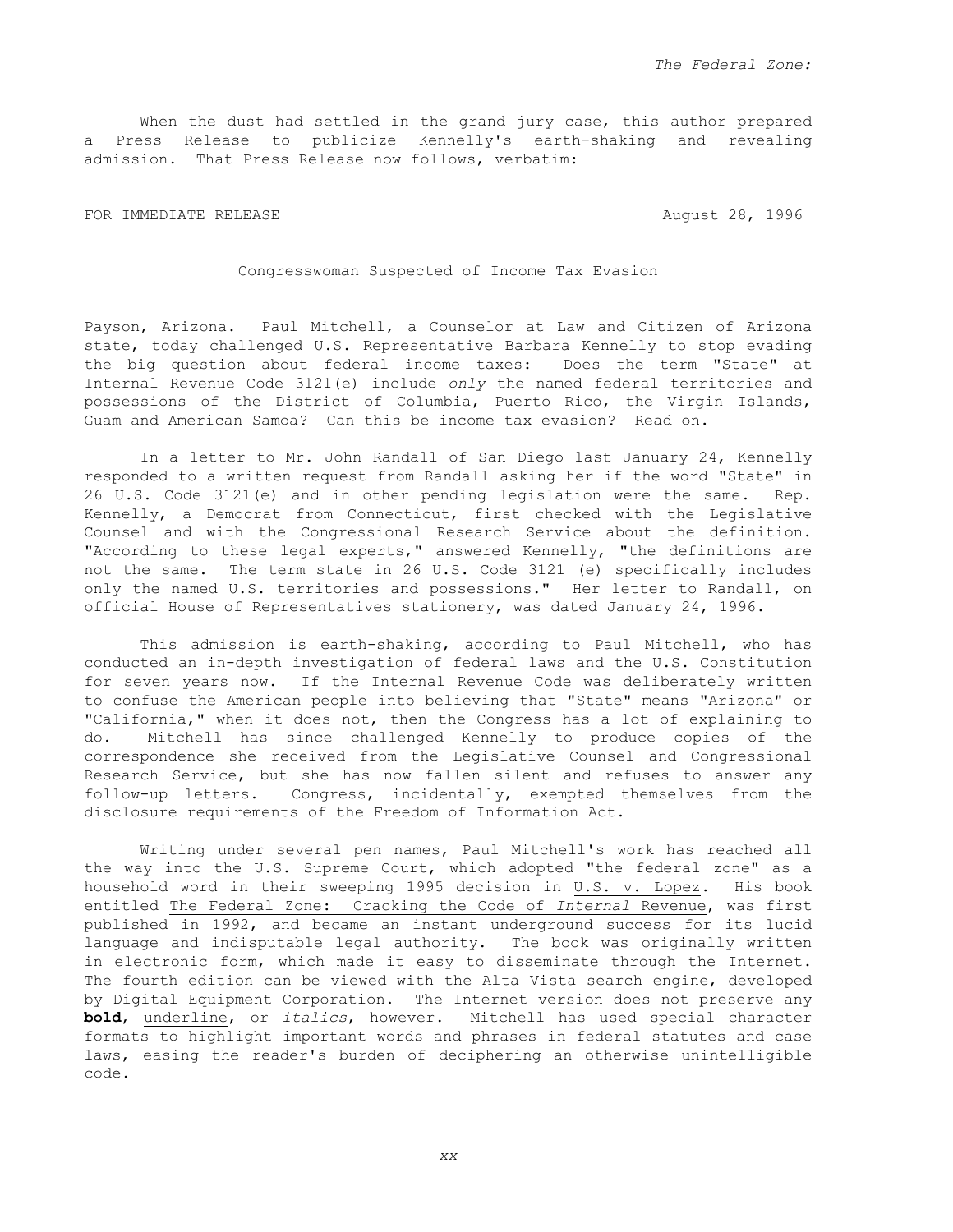It is clear, there is a huge difference between the area covered by the federal zone, and the area covered by the 50 States. "Money is a powerful motivation for all of us," writes Mitchell in a chapter from the book. "Congress had literally trillions of dollars to gain by convincing most Americans they were *inside* its revenue base when, in fact, most Americans were *outside* its revenue base, and remain outside even today. This is deception on a grand scale, and the proof of this deception is found in the statute itself." Indeed, the proof is now leaking out on official Congressional stationery.

 Mitchell goes on to argue, it is no wonder why public relations "officials" of the IRS **cringe in fear** when dedicated Patriots admit, out loud and in person, that they have read the law. It is quite stunning how the carefully crafted definitions of "United States" do appear to unlock a statute that is horribly complex and deliberately so. As fate would have it, these carefully crafted definitions also expose perhaps the greatest fiscal fraud that has ever been perpetrated upon any people at any time in the history of the world. It is now time for a shift in the wind. That shift is being driven by a growing understanding of personal status and its relation to government territorial jurisdiction.

 The vivid pattern that has now painfully emerged is that "citizens of the United States", as defined in federal tax law, are the intended victims of a modern statutory slavery that was predicted by the infamous Hazard Circular soon after the Civil War began. This circular admitted that chattel slavery was doomed, so the bankers needed to invent a new kind of slaves. These "statutory" slaves are now burdened with a bogus federal debt which is spiralling out of control. The White House budget office recently invented a new kind of "generational accounting" so as to project a tax load of seventyone percent on future generations of these "citizens of the United States". The final version of that report upped the projection to eighty percent. "It is our duty to ensure that this statutory slavery is soon gone with the wind, just like its grisly and ill-fated predecessor," concludes Paul Mitchell.

 $\#$   $\#$   $\#$ 

 What follows here is the exact text of Kennelly's letter. Pay particular attention to the precise language found in the second paragraph:

# **The term state in 26 U.S. Code 3121(e) specifically includes only the named U.S. territories and possessions of the District of Columbia, Puerto Rico, the Virgin Islands, Guam and American Samoa.**

[**bold** emphasis added]

 This level of language precision is quite rare, coming as it did from a lawmaker currently seated in the U.S. House of Representatives, in Washington, D.C. More importantly, Kennelly is telling us that experts in the offices of the Congressional Research Service, and the Legislative Counsel, agree *completely* with the main, and highly controversial thesis of this book:

*xxi*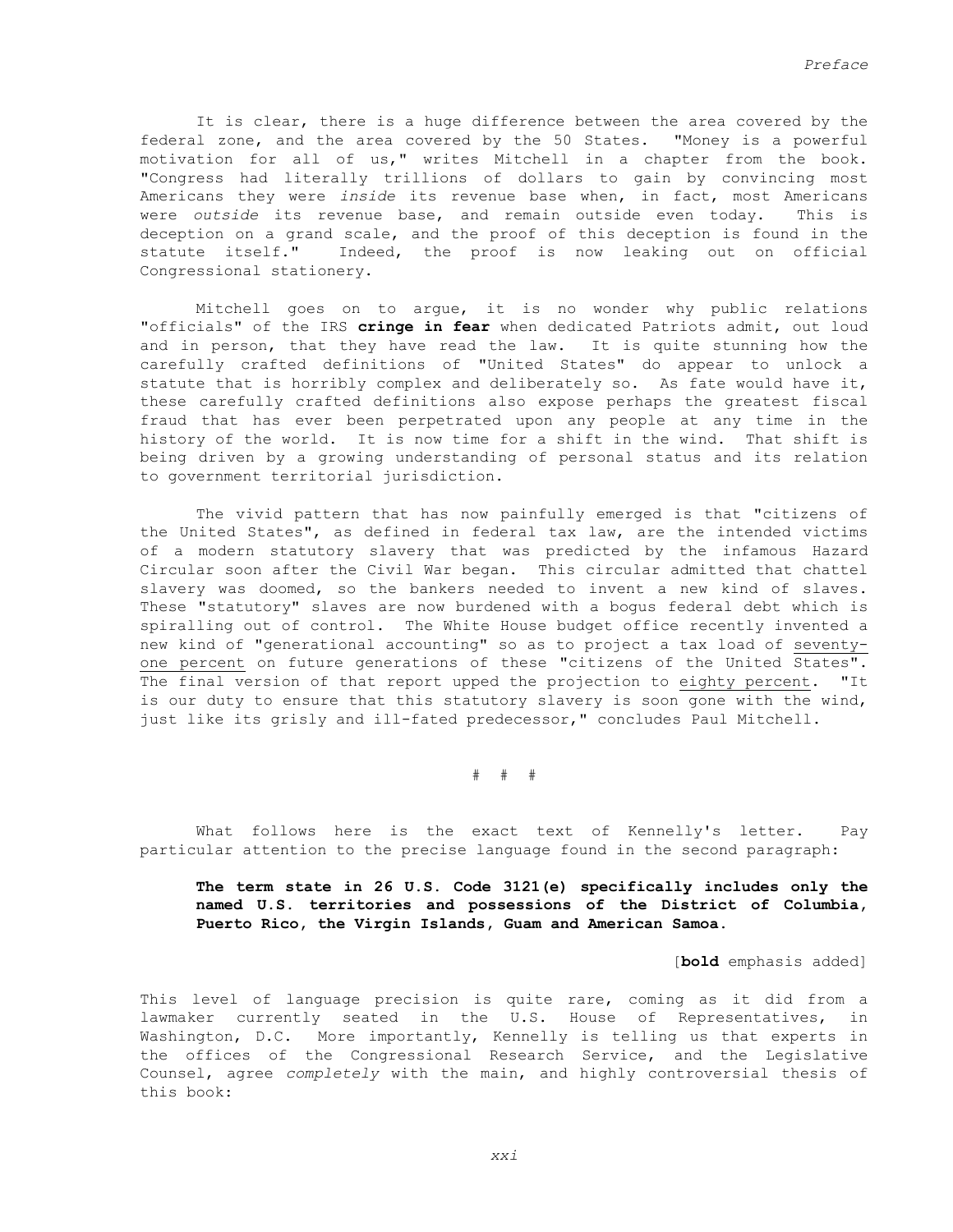Congress of the United States House of Representatives Washington, D.C. 20515

January 24, 1996

Mr. John Randall 3808 Rosecrans Street Apartment #233 San Diego, California 92110

Dear Mr. Randall:

 Thank you for writing with your question about Section 3(a) of H.R. 97, legislation I introduced this Congress. Please excuse the delay in my response.

 In your letter you asked if Section 3(a) of H.R. 97 defining the word state, and 26 U.S. Code 3121 (e) are the same. I have checked with Legislative Counsel and the Congressional Research Service about the definition. According to these legal experts the definitions are not the same. **The term state in 26 U.S. Code 3121 (e) specifically includes only the named U.S. territories and possessions of the District of Columbia, Puerto Rico, the Virgin Islands, Guam and American Samoa.** In addition, this section of the U.S. Code unlike H.R. 97 also states,

"An individual who is a citizen of the Commonwealth of Puerto Rico (but not otherwise a citizen of the United States) shall be considered, for the purposes of this section, as a citizen of the United States."

 H.R. 97, section 3(a) does not specifically define the U.S. territories and possessions that would be eligible under this legislation, and therefore is somewhat more expansive. Again, thank you for writing on this issue.

Sincerely,

/s/ Barbara

 BARBARA B. KENNELLY Member of Congress

BBK:ajr

[**bold** emphasis added]

 Finally, it was no surprise when Rep. Kennelly refused to answer my polite request for copies of any written communications which she had received from those two offices. Remember, silence had become their custom in that zone. Their fraud is so enormous and far-reaching, they really do have no choice in the matter, but to fall totally and completely silent. Here's that letter: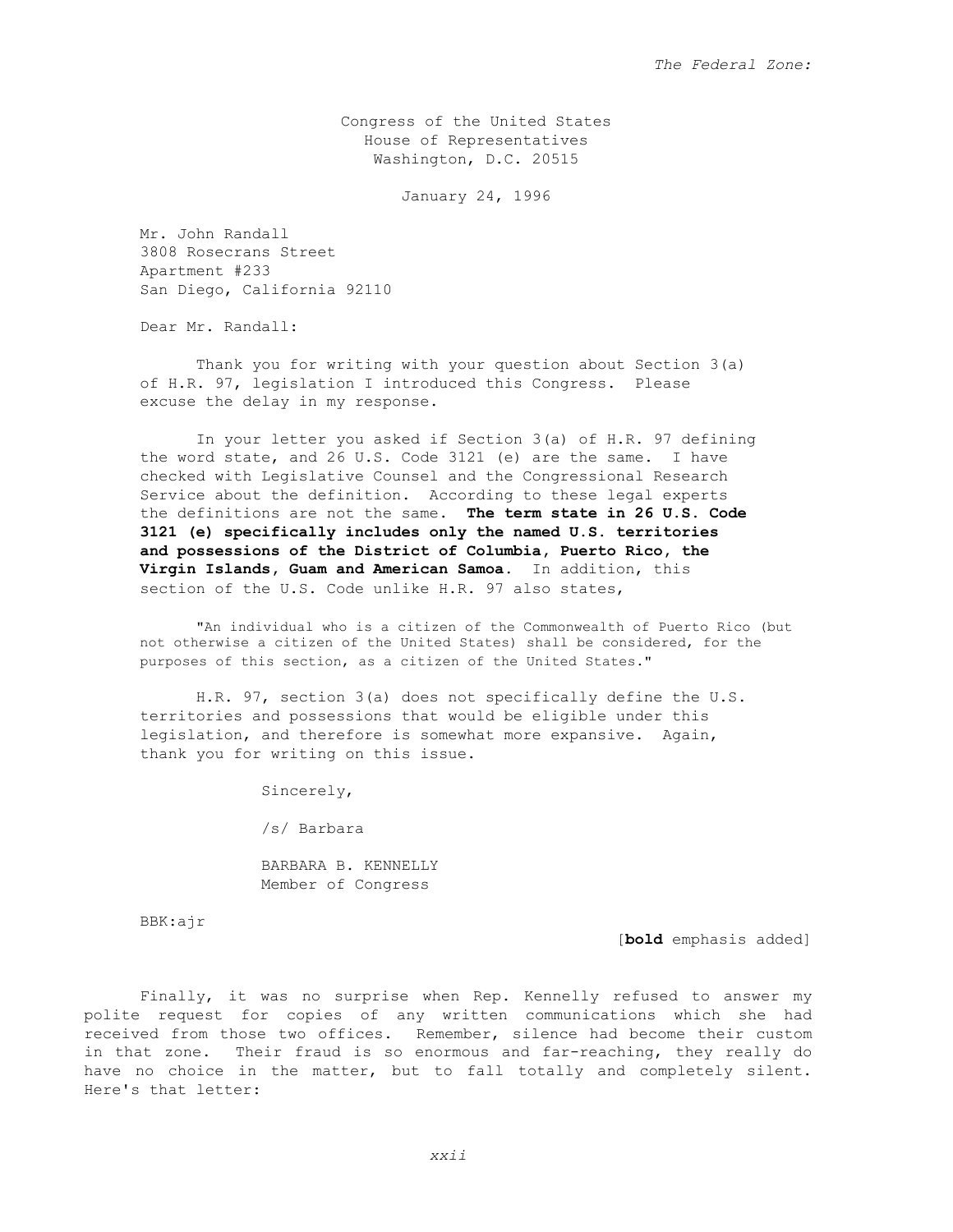MEMO

TO: Rep. Barbara B. Kennelly Member of Congress

FROM: Paul Andrew, Mitchell, B.A., M.S. Counselor at Law

DATE: June 28, 1996

SUBJECT: Definition of "State" in IRC 3121(e)

 I am a part-time student of comparative economic history, and your letter to Mr. John Randall of San Diego, dated January 24, 1996, just happened across my desk recently (see attached).

 I would be very interested to obtain copies of any written communications you received from the Legislative Counsel and the Congressional Research Service concerning the definition of the term "State" as found in 26 U.S. Code, Section 3121(e).

 Would it be possible for you to send me copies of their written communications to you, if any?

 These communications would be very helpful to certain aspects of my current research endeavors, in particular, the fallout from a set of U.S. Supreme Court decisions known as The Insular Cases (circa 1900).

Rep. Kennelly, thank you very much for your consideration.

Sincerely yours,

/s/ Paul Andrew Mitchell

Paul Andrew Mitchell, B.A., M.S. Counselor at Law, Federal Witness, and Private Attorney General

email: supremelawfirm@yahoo.com

attachment: letter to John Randall, January 24, 1996

copies: Legislative Counsel Congressional Research Service